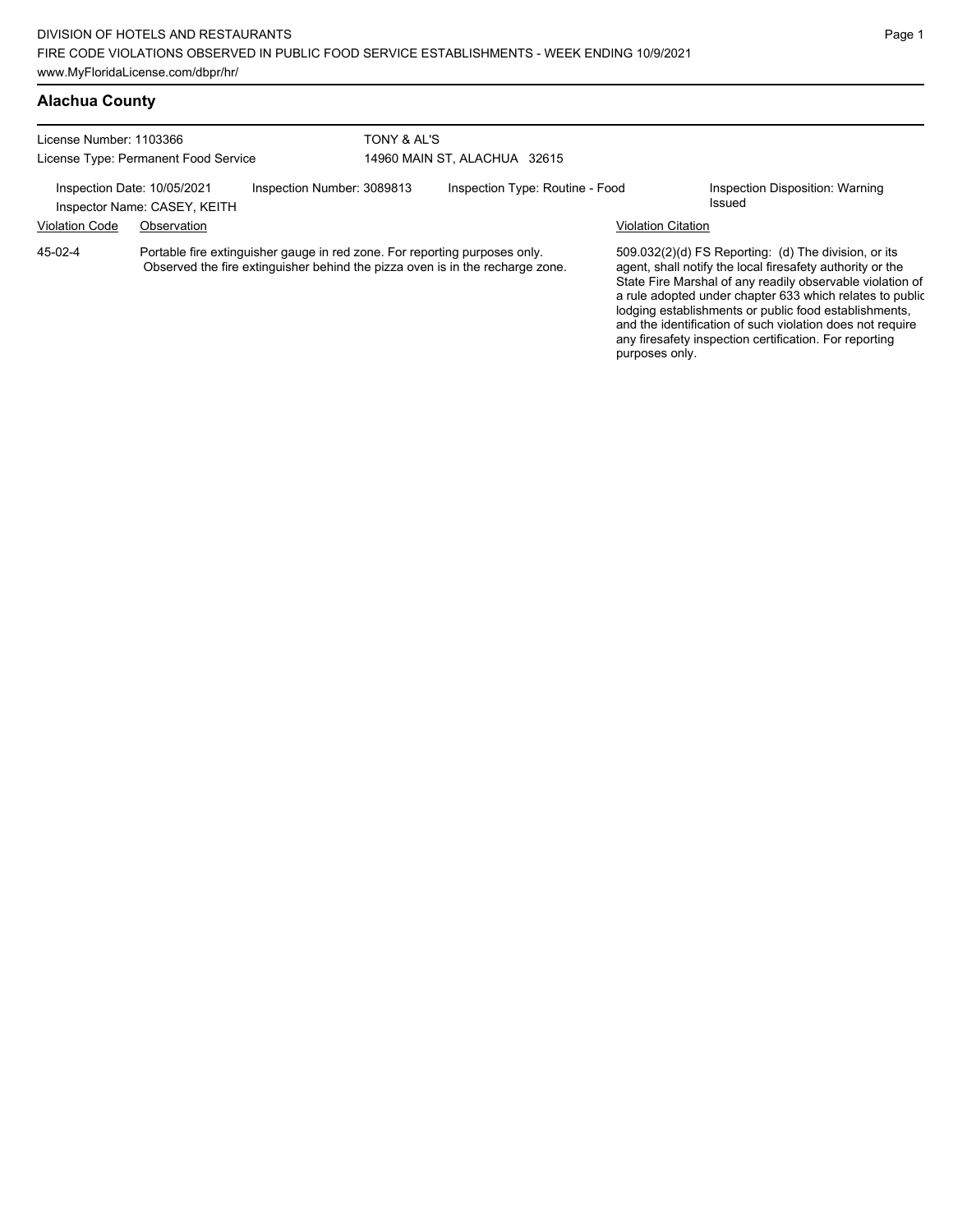| License Number: 1304790                                                                                                           |                                                               |                                                                                                                                                                          | O'CHARLEY'S #317                        |                                    |  |                           |                                                                                                                                                                                                                                                                                                                                                                                                                            |  |
|-----------------------------------------------------------------------------------------------------------------------------------|---------------------------------------------------------------|--------------------------------------------------------------------------------------------------------------------------------------------------------------------------|-----------------------------------------|------------------------------------|--|---------------------------|----------------------------------------------------------------------------------------------------------------------------------------------------------------------------------------------------------------------------------------------------------------------------------------------------------------------------------------------------------------------------------------------------------------------------|--|
|                                                                                                                                   | License Type: Permanent Food Service                          |                                                                                                                                                                          | 311 E 23RD ST, PANAMA CITY 32405        |                                    |  |                           |                                                                                                                                                                                                                                                                                                                                                                                                                            |  |
|                                                                                                                                   | Inspection Date: 10/07/2021<br>Inspector Name: LYNN, NICKOLAS | Inspection Number: 3113662                                                                                                                                               |                                         | Inspection Type: Routine - Food    |  |                           | Inspection Disposition: Warning<br>Issued                                                                                                                                                                                                                                                                                                                                                                                  |  |
| <b>Violation Code</b><br>Observation                                                                                              |                                                               |                                                                                                                                                                          |                                         |                                    |  | <b>Violation Citation</b> |                                                                                                                                                                                                                                                                                                                                                                                                                            |  |
| 45-02-4                                                                                                                           |                                                               | Portable fire extinguisher gauge in red zone. For reporting purposes only. K class<br>extinguisher near fry station and extinguisher near meat walk-in in recharge zone. |                                         |                                    |  | purposes only.            | 509.032(2)(d) FS Reporting: (d) The division, or its<br>agent, shall notify the local firesafety authority or the<br>State Fire Marshal of any readily observable violation of<br>a rule adopted under chapter 633 which relates to public<br>lodging establishments or public food establishments,<br>and the identification of such violation does not require<br>any firesafety inspection certification. For reporting |  |
| License Number: 1305866                                                                                                           |                                                               |                                                                                                                                                                          |                                         | <b>SLIM CHICKENS - PANAMA CITY</b> |  |                           |                                                                                                                                                                                                                                                                                                                                                                                                                            |  |
|                                                                                                                                   | License Type: Permanent Food Service                          |                                                                                                                                                                          | 300 WEST 23RD STREET, PANAMA CITY 32405 |                                    |  |                           |                                                                                                                                                                                                                                                                                                                                                                                                                            |  |
|                                                                                                                                   | Inspection Date: 10/07/2021<br>Inspector Name: LYNN, NICKOLAS | Inspection Number: 3116946                                                                                                                                               |                                         | Inspection Type: Routine - Food    |  |                           | Inspection Disposition: Inspection<br>Completed - No Further Action                                                                                                                                                                                                                                                                                                                                                        |  |
| <b>Violation Code</b>                                                                                                             | Observation                                                   |                                                                                                                                                                          |                                         |                                    |  | <b>Violation Citation</b> |                                                                                                                                                                                                                                                                                                                                                                                                                            |  |
| 45-02-4<br>Portable fire extinguisher gauge in red zone. For reporting purposes only. K class<br>near office in over charge zone. |                                                               |                                                                                                                                                                          |                                         |                                    |  | purposes only.            | 509.032(2)(d) FS Reporting: (d) The division, or its<br>agent, shall notify the local firesafety authority or the<br>State Fire Marshal of any readily observable violation of<br>a rule adopted under chapter 633 which relates to public<br>lodging establishments or public food establishments,<br>and the identification of such violation does not require<br>any firesafety inspection certification. For reporting |  |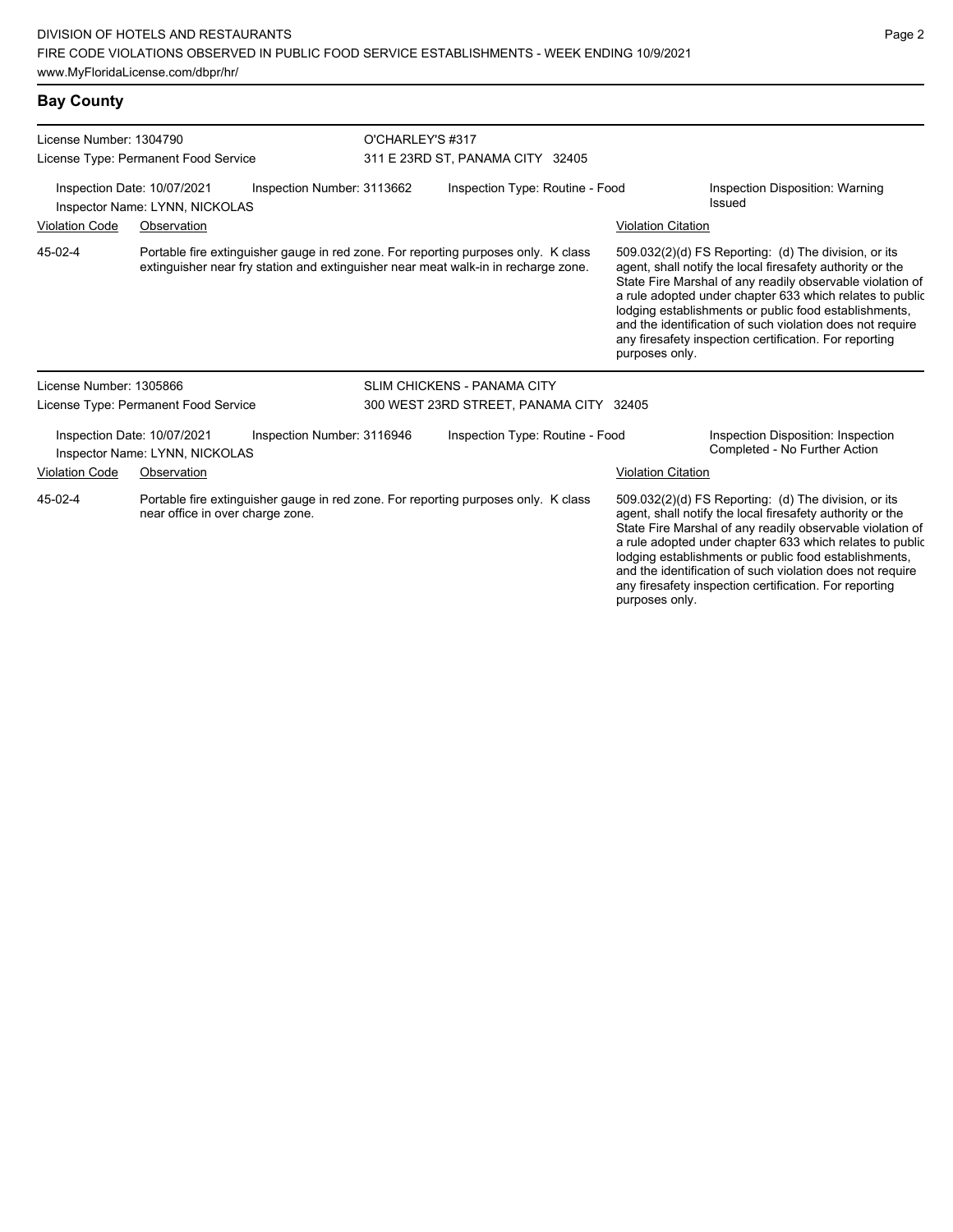## **Broward County**

|                                                                                                                                      | License Number: 1623606<br>License Type: Permanent Food Service              |                                                                                                                                       |                                 | PANDA EXPRESS #2464<br>4190 N STATE RD 7, CORAL SPRINGS 33073                                                                                                                                                                                                                                                                                                                                                                                |                                                                 |                                                                                                                                                                                                                                                                                                                                                                                                                                                                                                          |  |  |
|--------------------------------------------------------------------------------------------------------------------------------------|------------------------------------------------------------------------------|---------------------------------------------------------------------------------------------------------------------------------------|---------------------------------|----------------------------------------------------------------------------------------------------------------------------------------------------------------------------------------------------------------------------------------------------------------------------------------------------------------------------------------------------------------------------------------------------------------------------------------------|-----------------------------------------------------------------|----------------------------------------------------------------------------------------------------------------------------------------------------------------------------------------------------------------------------------------------------------------------------------------------------------------------------------------------------------------------------------------------------------------------------------------------------------------------------------------------------------|--|--|
|                                                                                                                                      | Inspection Date: 10/04/2021<br>Inspector Name: GRAY, ANTHONY                 | Inspection Number: 3161091                                                                                                            |                                 | Inspection Type: Complaint Full                                                                                                                                                                                                                                                                                                                                                                                                              |                                                                 | Inspection Disposition: Inspection<br>Completed - No Further Action                                                                                                                                                                                                                                                                                                                                                                                                                                      |  |  |
| <b>Violation Code</b>                                                                                                                | Observation                                                                  |                                                                                                                                       |                                 |                                                                                                                                                                                                                                                                                                                                                                                                                                              | <b>Violation Citation</b>                                       |                                                                                                                                                                                                                                                                                                                                                                                                                                                                                                          |  |  |
| 46-01-4<br>Marked exit/path to marked exit blocked. For reporting purposes only.<br>-Observed exit door block with chairs and boxes. |                                                                              |                                                                                                                                       |                                 | 509.032(2)(d) FS Reporting: (d) The division, or its<br>agent, shall notify the local firesafety authority or the<br>State Fire Marshal of any readily observable violation of<br>a rule adopted under chapter 633 which relates to public<br>lodging establishments or public food establishments,<br>and the identification of such violation does not require<br>any firesafety inspection certification. For reporting<br>purposes only. |                                                                 |                                                                                                                                                                                                                                                                                                                                                                                                                                                                                                          |  |  |
| License Number: 1621073<br>License Type: Catering                                                                                    |                                                                              |                                                                                                                                       | <b>KIDS GOURMET</b>             | 2230 NW 22 ST, FORT LAUDERDALE 33311                                                                                                                                                                                                                                                                                                                                                                                                         |                                                                 |                                                                                                                                                                                                                                                                                                                                                                                                                                                                                                          |  |  |
| Inspection Date: 10/06/2021<br>Inspection Number: 1119025<br>Inspector Name: MATTIELLO-ATASSI, MARIA                                 |                                                                              |                                                                                                                                       | Inspection Type: Routine - Food |                                                                                                                                                                                                                                                                                                                                                                                                                                              | Inspection Disposition: Administrative<br>complaint recommended |                                                                                                                                                                                                                                                                                                                                                                                                                                                                                                          |  |  |
| <b>Violation Code</b><br>Observation                                                                                                 |                                                                              |                                                                                                                                       |                                 |                                                                                                                                                                                                                                                                                                                                                                                                                                              | <b>Violation Citation</b>                                       |                                                                                                                                                                                                                                                                                                                                                                                                                                                                                                          |  |  |
| 45-02-4                                                                                                                              |                                                                              | Portable fire extinguisher gauge in red zone. For reporting purposes only.                                                            |                                 |                                                                                                                                                                                                                                                                                                                                                                                                                                              | purposes only.                                                  | 509.032(2)(d) FS Reporting: (d) The division, or its<br>agent, shall notify the local firesafety authority or the<br>State Fire Marshal of any readily observable violation of<br>a rule adopted under chapter 633 which relates to public<br>lodging establishments or public food establishments,<br>and the identification of such violation does not require<br>any firesafety inspection certification. For reporting                                                                               |  |  |
| License Number: 1611063                                                                                                              | License Type: Permanent Food Service                                         |                                                                                                                                       | <b>BURGER KING 3639</b>         | 6125 W SUNRISE BLVD, PLANTATION 33313                                                                                                                                                                                                                                                                                                                                                                                                        |                                                                 |                                                                                                                                                                                                                                                                                                                                                                                                                                                                                                          |  |  |
| <b>Violation Code</b>                                                                                                                | Inspection Date: 10/05/2021<br>Inspector Name: ROGERS, VERNEL<br>Observation | Inspection Number: 3104378                                                                                                            | Inspection Type: Routine - Food |                                                                                                                                                                                                                                                                                                                                                                                                                                              | <b>Violation Citation</b>                                       | Inspection Disposition: Inspection<br>Completed - No Further Action                                                                                                                                                                                                                                                                                                                                                                                                                                      |  |  |
| 46-01-4                                                                                                                              |                                                                              | Marked exit/path to marked exit blocked. For reporting purposes only. Main<br>can. Operator removed trash can. ** Corrected On-Site** |                                 | kitchen rear exit door- observed exit door being blocked by empty boxes and trash                                                                                                                                                                                                                                                                                                                                                            | purposes only.                                                  | 509.032(2)(d) FS Reporting: (d) The division, or its<br>agent, shall notify the local firesafety authority or the<br>State Fire Marshal of any readily observable violation of<br>a rule adopted under chapter 633 which relates to public<br>lodging establishments or public food establishments,<br>and the identification of such violation does not require<br>any firesafety inspection certification. For reporting                                                                               |  |  |
| License Number: 1610560                                                                                                              |                                                                              |                                                                                                                                       | <b>BANYAN RESTAURANT</b>        |                                                                                                                                                                                                                                                                                                                                                                                                                                              |                                                                 |                                                                                                                                                                                                                                                                                                                                                                                                                                                                                                          |  |  |
|                                                                                                                                      | License Type: Permanent Food Service                                         |                                                                                                                                       |                                 | 250 RACQUET CLUB RD, WESTON 33326                                                                                                                                                                                                                                                                                                                                                                                                            |                                                                 |                                                                                                                                                                                                                                                                                                                                                                                                                                                                                                          |  |  |
|                                                                                                                                      | Inspection Date: 10/06/2021<br>Inspector Name: MUIR, TRICIA                  | Inspection Number: 3095021                                                                                                            |                                 | Inspection Type: Routine - Food                                                                                                                                                                                                                                                                                                                                                                                                              |                                                                 | Inspection Disposition: Inspection<br>Completed - No Further Action                                                                                                                                                                                                                                                                                                                                                                                                                                      |  |  |
| <b>Violation Code</b>                                                                                                                | Observation                                                                  |                                                                                                                                       |                                 |                                                                                                                                                                                                                                                                                                                                                                                                                                              | <b>Violation Citation</b>                                       |                                                                                                                                                                                                                                                                                                                                                                                                                                                                                                          |  |  |
| 48-01-5                                                                                                                              | For reporting purposes only.                                                 | Observed boiler certification expired.                                                                                                |                                 | No current insurance inspector boiler report or boiler certificate available for boiler.                                                                                                                                                                                                                                                                                                                                                     |                                                                 | 61C-1.004(10) FAC Reporting: (10) Heating and<br>ventilation - The heating and ventilation system shall be<br>kept in good repair or be installed to maintain a<br>minimum of 68 degrees Fahrenheit throughout the<br>building. The insurance inspectors boiler report is<br>required annually for power boilers and high<br>pressure/high temperature boilers and biannually for low<br>pressure steam or vapor heating boilers and shall be<br>posted in the boiler room. For reporting purposes only. |  |  |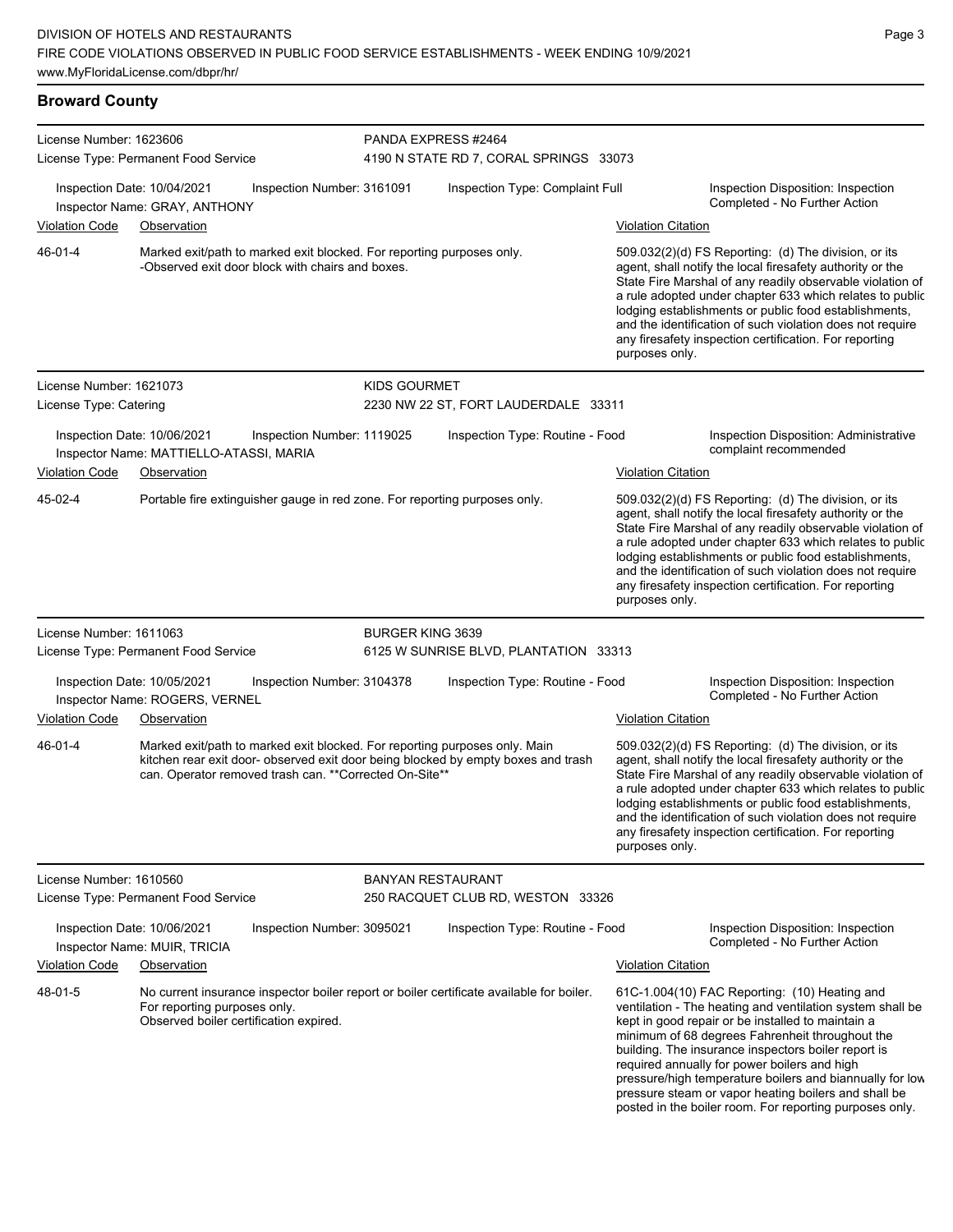| License Number: 1624576 | License Type: Permanent Food Service                                                                                                                                                                                                                                        | TACOS EL PAPI AND BLANKA'S BAKERY<br>3591 N ANDREWS AVE STE D, OAKLAND PARK 33334 |                                 |                           |                                                                                                                                                                                                                                                                                                                                                                                                                            |  |
|-------------------------|-----------------------------------------------------------------------------------------------------------------------------------------------------------------------------------------------------------------------------------------------------------------------------|-----------------------------------------------------------------------------------|---------------------------------|---------------------------|----------------------------------------------------------------------------------------------------------------------------------------------------------------------------------------------------------------------------------------------------------------------------------------------------------------------------------------------------------------------------------------------------------------------------|--|
|                         | Inspection Date: 10/07/2021<br>Inspection Number: 3161920<br>Inspector Name: BENJAMIN, ALEXANDER                                                                                                                                                                            |                                                                                   | Inspection Type: Complaint Full |                           | <b>Inspection Disposition: Emergency</b><br>Order Callback Not Complied                                                                                                                                                                                                                                                                                                                                                    |  |
| <b>Violation Code</b>   | Observation                                                                                                                                                                                                                                                                 |                                                                                   |                                 | <b>Violation Citation</b> |                                                                                                                                                                                                                                                                                                                                                                                                                            |  |
| 48-04-4                 | - From initial inspection : Propane tank (larger than 2.7 lb. water capacity/1 lb. gas<br>capacity) located inside of the building. For reporting purposes only. 4 propane<br>tanks at back door - From follow-up inspection 2021-10-07: Observed same<br>**Time Extended** |                                                                                   |                                 | purposes only.            | 509.032(2)(d) FS Reporting: (d) The division, or its<br>agent, shall notify the local firesafety authority or the<br>State Fire Marshal of any readily observable violation of<br>a rule adopted under chapter 633 which relates to public<br>lodging establishments or public food establishments,<br>and the identification of such violation does not require<br>any firesafety inspection certification. For reporting |  |
| 48-04-4                 | Propane tank (larger than 2.7 lb. water capacity/1 lb. gas capacity) located inside<br>of the building. For reporting purposes only, 4 propane tanks at back door                                                                                                           |                                                                                   |                                 | purposes only.            | 509.032(2)(d) FS Reporting: (d) The division, or its<br>agent, shall notify the local firesafety authority or the<br>State Fire Marshal of any readily observable violation of<br>a rule adopted under chapter 633 which relates to public<br>lodging establishments or public food establishments,<br>and the identification of such violation does not require<br>any firesafety inspection certification. For reporting |  |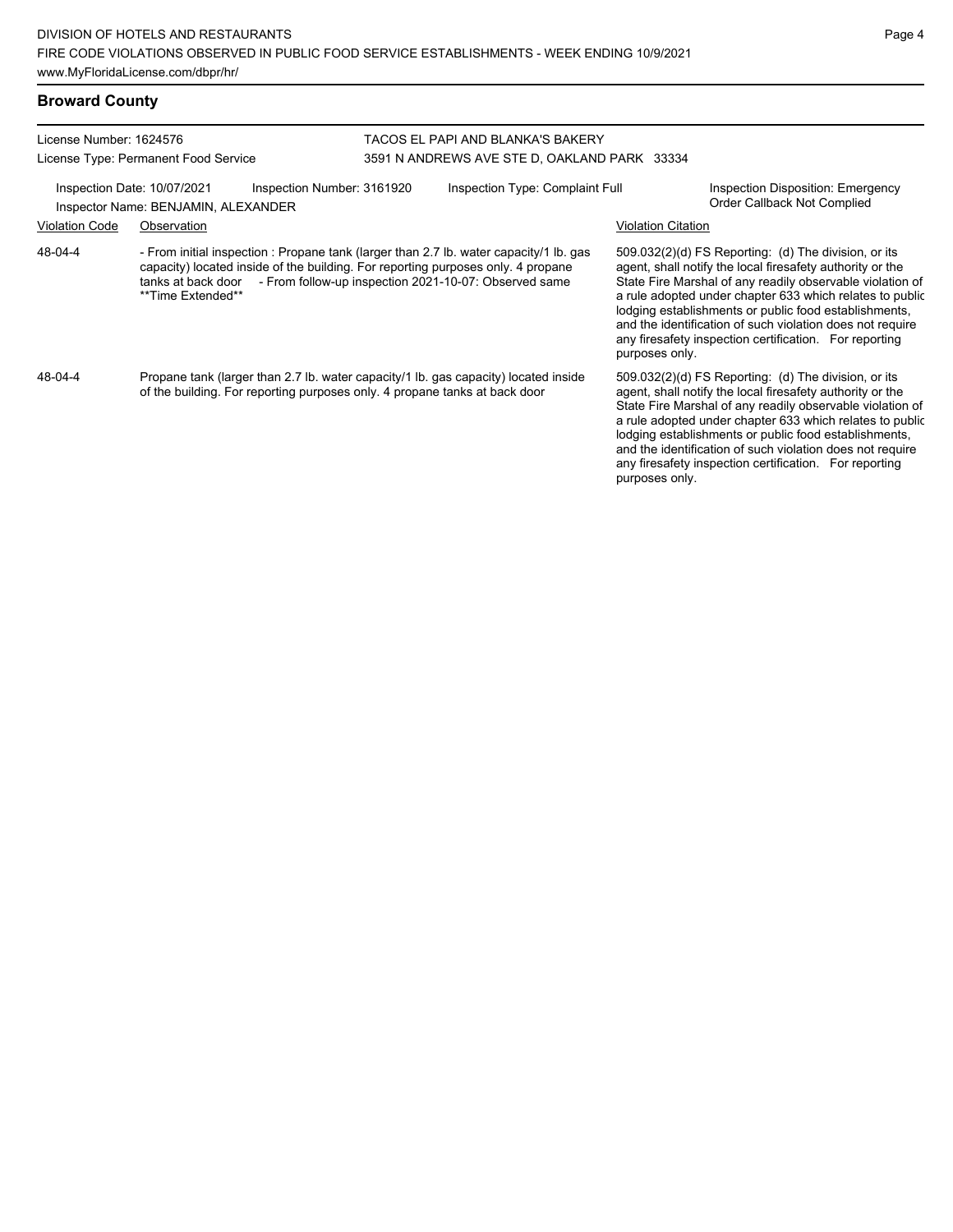# **Dade County**

| License Number: 2335556                                                                                                         | License Type: Permanent Food Service                                          |                                                   | <b>GALLO DE ORO RESTAURANT</b><br>1067 SW 27 AV, MIAMI 33135                             |  |                                                                                                                                                                                                                                                                                                                                                                                                                                                                                                          |  |  |
|---------------------------------------------------------------------------------------------------------------------------------|-------------------------------------------------------------------------------|---------------------------------------------------|------------------------------------------------------------------------------------------|--|----------------------------------------------------------------------------------------------------------------------------------------------------------------------------------------------------------------------------------------------------------------------------------------------------------------------------------------------------------------------------------------------------------------------------------------------------------------------------------------------------------|--|--|
| Violation Code                                                                                                                  | Inspection Date: 10/04/2021<br>Inspector Name: GARCIA, B OSCAR<br>Observation | Inspection Number: 3143964                        | Inspection Type: Routine - Food                                                          |  | Inspection Disposition: Administrative<br>complaint recommended<br><b>Violation Citation</b>                                                                                                                                                                                                                                                                                                                                                                                                             |  |  |
| 48-04-4                                                                                                                         |                                                                               |                                                   | Propane tank (larger than 2.7 lb. water capacity/1 lb. gas capacity) located inside      |  | 509.032(2)(d) FS Reporting: (d) The division, or its                                                                                                                                                                                                                                                                                                                                                                                                                                                     |  |  |
| of the building. For reporting purposes only. Observed propane tank inside kitchen<br>kitchen area.                             |                                                                               |                                                   |                                                                                          |  | agent, shall notify the local firesafety authority or the<br>State Fire Marshal of any readily observable violation of<br>a rule adopted under chapter 633 which relates to public<br>lodging establishments or public food establishments,<br>and the identification of such violation does not require<br>any firesafety inspection certification. For reporting<br>purposes only.                                                                                                                     |  |  |
| License Number: 2336125                                                                                                         | License Type: Permanent Food Service                                          |                                                   | <b>SUGAR FACTORY</b><br>1060 OCEAN DR, MIAMI BEACH 33139                                 |  |                                                                                                                                                                                                                                                                                                                                                                                                                                                                                                          |  |  |
| Inspection Date: 10/08/2021<br>Inspector Name: WILLIAMS, ALFREDA                                                                |                                                                               | Inspection Number: 3102842                        | Inspection Type: Routine - Food                                                          |  | Inspection Disposition: Inspection<br>Completed - No Further Action                                                                                                                                                                                                                                                                                                                                                                                                                                      |  |  |
| <b>Violation Code</b>                                                                                                           | Observation                                                                   |                                                   |                                                                                          |  | <b>Violation Citation</b>                                                                                                                                                                                                                                                                                                                                                                                                                                                                                |  |  |
| 45-02-4<br>Portable fire extinguisher gauge in red zone. For reporting purposes only.<br>Located upstairs going towards office. |                                                                               |                                                   |                                                                                          |  | 509.032(2)(d) FS Reporting: (d) The division, or its<br>agent, shall notify the local firesafety authority or the<br>State Fire Marshal of any readily observable violation of<br>a rule adopted under chapter 633 which relates to public<br>lodging establishments or public food establishments,<br>and the identification of such violation does not require<br>any firesafety inspection certification. For reporting<br>purposes only.                                                             |  |  |
| License Number: 2327551                                                                                                         | License Type: Permanent Food Service                                          |                                                   | <b>TRATTORIA DELLA SPIAGGIA</b><br>3010 COLLINS AVE, MIAMI BEACH 33140                   |  |                                                                                                                                                                                                                                                                                                                                                                                                                                                                                                          |  |  |
|                                                                                                                                 | Inspection Date: 10/04/2021<br>Inspector Name: UNZAGA, MILADYS                | Inspection Number: 3091908                        | Inspection Type: Routine - Food                                                          |  | Inspection Disposition: Warning<br>Issued                                                                                                                                                                                                                                                                                                                                                                                                                                                                |  |  |
| Violation Code                                                                                                                  | Observation                                                                   |                                                   |                                                                                          |  | <b>Violation Citation</b>                                                                                                                                                                                                                                                                                                                                                                                                                                                                                |  |  |
| 48-01-5                                                                                                                         |                                                                               | For reporting purposes only. **Repeat Violation** | No current insurance inspector boiler report or boiler certificate available for boiler. |  | 61C-1.004(10) FAC Reporting: (10) Heating and<br>ventilation - The heating and ventilation system shall be<br>kept in good repair or be installed to maintain a<br>minimum of 68 degrees Fahrenheit throughout the<br>building. The insurance inspectors boiler report is<br>required annually for power boilers and high<br>pressure/high temperature boilers and biannually for low<br>pressure steam or vapor heating boilers and shall be<br>posted in the boiler room. For reporting purposes only. |  |  |
| License Number: 2320543                                                                                                         | License Type: Permanent Food Service                                          |                                                   | PIZZA CUBANA<br>9350 SW 40 ST, MIAMI 33165                                               |  |                                                                                                                                                                                                                                                                                                                                                                                                                                                                                                          |  |  |
|                                                                                                                                 | Inspection Date: 10/08/2021<br>Inspector Name: MASKASEM, SUPPACHAI            | Inspection Number: 3108274                        | Inspection Type: Routine - Food                                                          |  | Inspection Disposition: Inspection<br>Completed - No Further Action                                                                                                                                                                                                                                                                                                                                                                                                                                      |  |  |
| Violation Code                                                                                                                  | Observation                                                                   |                                                   |                                                                                          |  | <b>Violation Citation</b>                                                                                                                                                                                                                                                                                                                                                                                                                                                                                |  |  |
| 46-01-4                                                                                                                         | On-Site**                                                                     |                                                   | Marked exit/path to marked exit blocked. For reporting purposes only. **Corrected        |  | 509.032(2)(d) FS Reporting: (d) The division, or its<br>agent, shall notify the local firesafety authority or the<br>State Fire Marshal of any readily observable violation of<br>a rule adopted under chapter 633 which relates to public<br>lodging establishments or public food establishments,<br>and the identification of such violation does not require<br>any firesafety inspection certification. For reporting<br>purposes only.                                                             |  |  |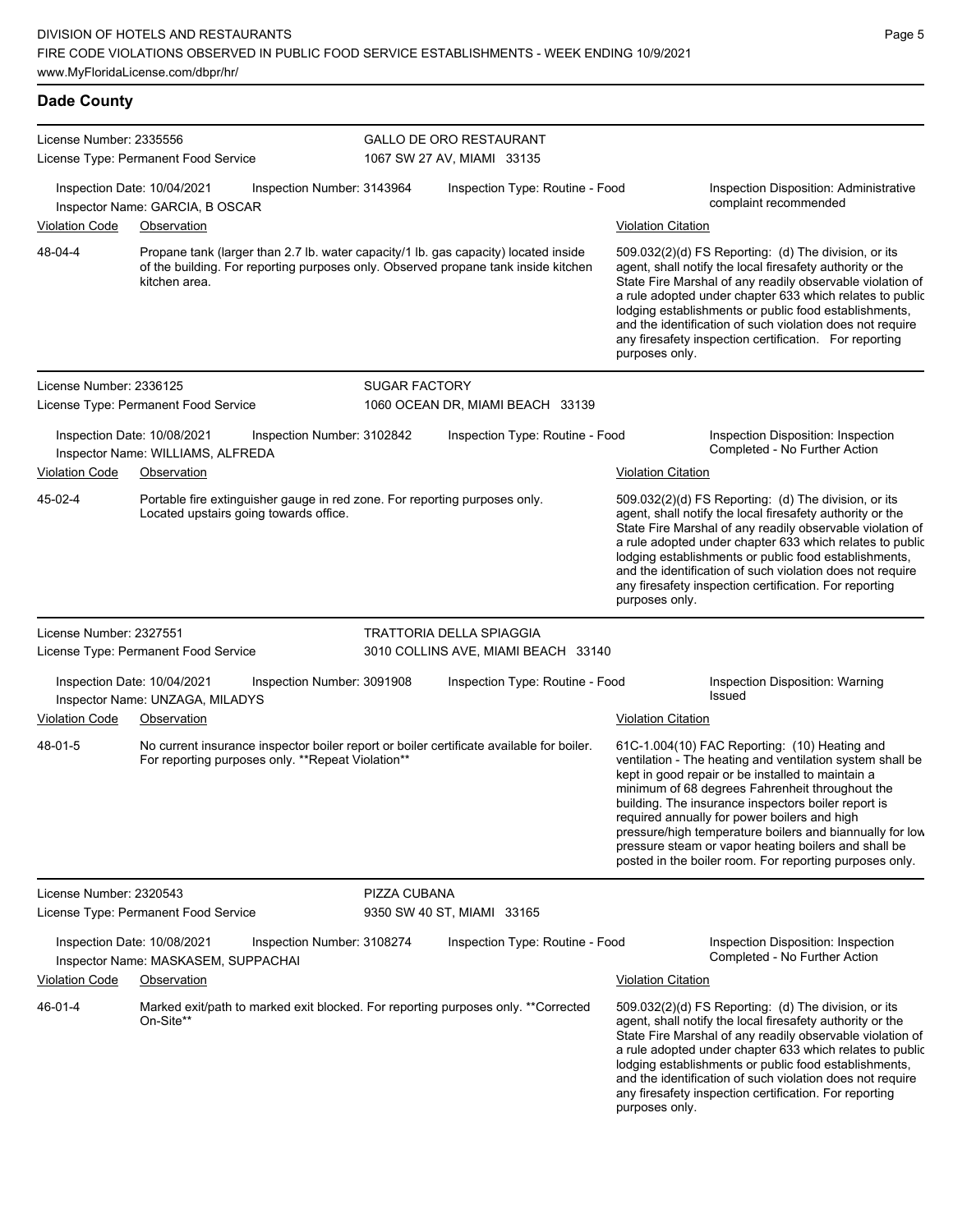#### **Dade County**

License Number: 2318247 License Type: Permanent Food Service

Inspector Name: STUBBS, CHRISTINE

#### POPEYES CHICKEN & BISCUITS #9 20690 NW 2 AVE, NORTH MIAMI 33169-2509

Inspection Date: 10/08/2021 Inspection Number: 3163846 Inspection Type: Complaint Full Inspection Disposition: Inspection<br>Inspector Name: STUBBS\_CHRISTINE

#### Violation Code Observation Violation Citation

Marked exit/path to marked exit blocked. For reporting purposes only. Observed garbage can and multiple boxes are blocking the door marked exit. Employee removed all items. \*\*Corrected On-Site\*\* \*\*Repeat Violation\*\* 46-01-4

509.032(2)(d) FS Reporting: (d) The division, or its agent, shall notify the local firesafety authority or the State Fire Marshal of any readily observable violation of a rule adopted under chapter 633 which relates to public lodging establishments or public food establishments, and the identification of such violation does not require any firesafety inspection certification. For reporting purposes only.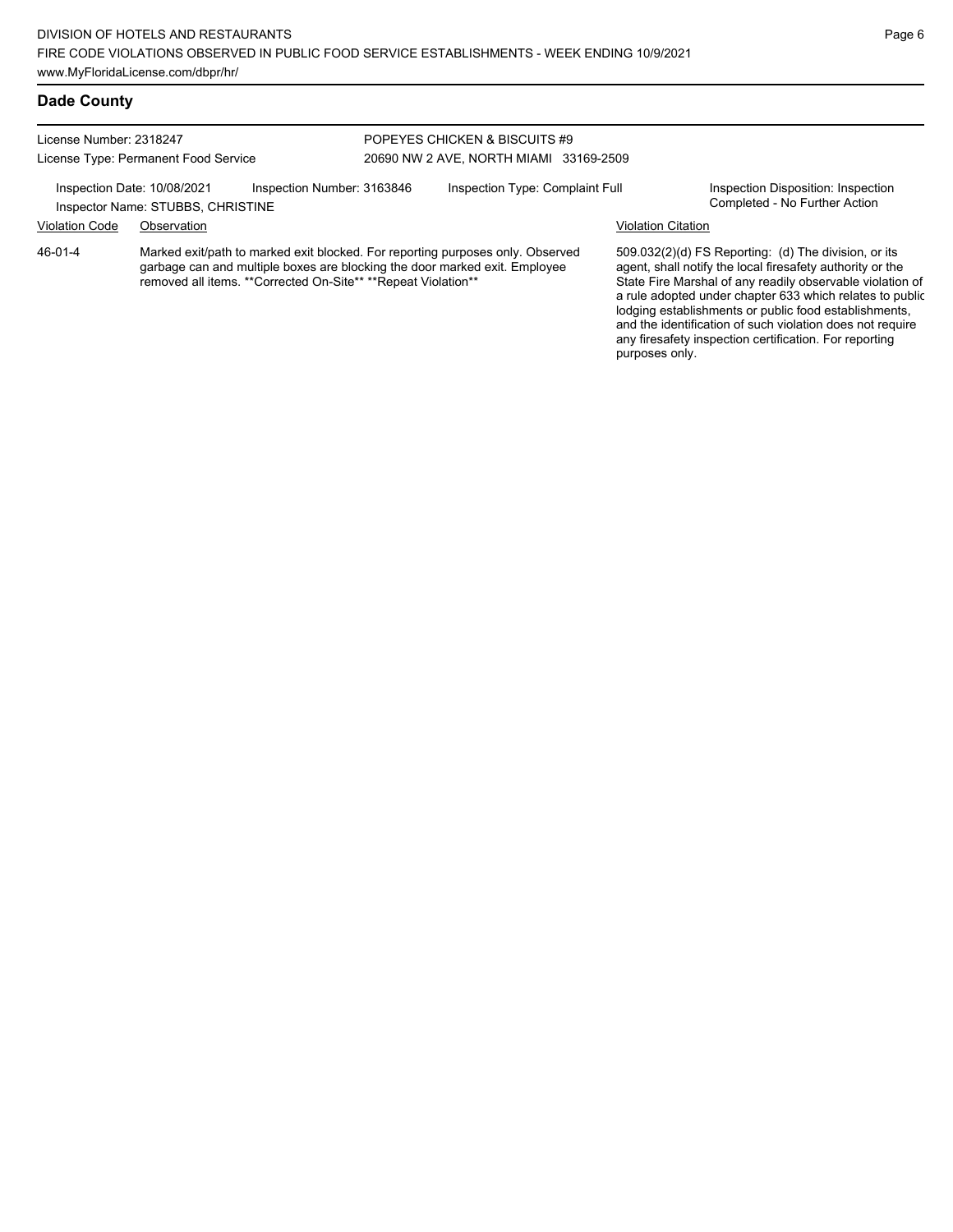**Duval County** License Number: 2614285 License Type: Permanent Food Service FIREHOUSE SUBS 1620 MARGARET ST STE 105, JACKSONVILLE 32204 Inspection Date: 10/08/2021 Inspection Number: 3098949 Inspection Type: Routine - Food Inspection Disposition: Inspection Inspector Name: ESPINOSA-BECKERT, ILIANA Violation Code Observation Violation Citation Marked exit/path to marked exit blocked. For reporting purposes only. With big trash can and boxes 509.032(2)(d) FS Reporting: (d) The division, or its agent, shall notify the local firesafety authority or the State Fire Marshal of any readily observable violation of a rule adopted under chapter 633 which relates to public lodging establishments or public food establishments, and the identification of such violation does not require any firesafety inspection certification. For reporting purposes only. 46-01-4 License Number: 2614547 License Type: Permanent Food Service THE TREE CUP CATERED BY THE CHEF'S GARDEN 829 RIVERSIDE AVE, JACKSONVILLE 32204 Inspection Date: 10/05/2021 Inspection Number: 3113892 Inspection Type: Routine - Food Inspection Disposition: Call Back - Inspector Name: ESPINOSA-BECKERT, ILIANA Violation Code Observation Violation Citation - From initial inspection : Use of cooking equipment producing grease laden vapors/smoke with no hood suppression system installed. Notified Fire AHJ. For reporting purposes only. Cooking shrimp with oil in one burner, kitchen - From follow-up inspection 2021-10-05: Not seen 509.032(2)(d) FS Reporting: (d) The division, or its agent, shall notify the local firesafety authority or the State Fire Marshal of any readily observable violation of a rule adopted under chapter 633 which relates to public lodging establishments or public food establishments, and the identification of such violation does not require any firesafety inspection certification. For reporting purposes only. 45-04-4 License Number: 2613499 License Type: Permanent Food Service PIZZA HUT 4259 5751 MAIN ST STE 106, JACKSONVILLE 32208 Inspection Date: 10/07/2021 Inspection Number: 3111779 Inspection Type: Routine - Food Inspection Disposition: Inspection Inspector Name: PERRY, DENNIS Violation Code Observation Violation Citation Marked exit/path to marked exit blocked. For reporting purposes only. Rear exit door blocked by green rack. 509.032(2)(d) FS Reporting: (d) The division, or its agent, shall notify the local firesafety authority or the State Fire Marshal of any readily observable violation of a rule adopted under chapter 633 which relates to public lodging establishments or public food establishments, and the identification of such violation does not require any firesafety inspection certification. For reporting purposes only. 46-01-4 License Number: 2612337 License Type: Permanent Food Service WENDY'S #65 4453 SOUTHSIDE BLVD, JACKSONVILLE 32216 Inspection Date: 10/05/2021 Inspection Number: 3162534 Inspection Type: Complaint Full Inspection Disposition: Inspection Completed - No Further Action Inspector Name: VILBRUN, JOSUE Violation Code Observation Violation Citation Marked exit/path to marked exit blocked. For reporting purposes only. Back exit kitchen door block with trash. Moved by manager. \*\*Corrected On-Site\*\* 509.032(2)(d) FS Reporting: (d) The division, or its agent, shall notify the local firesafety authority or the State Fire Marshal of any readily observable violation of a rule adopted under chapter 633 which relates to public lodging establishments or public food establishments, and the identification of such violation does not require 46-01-4

any firesafety inspection certification. For reporting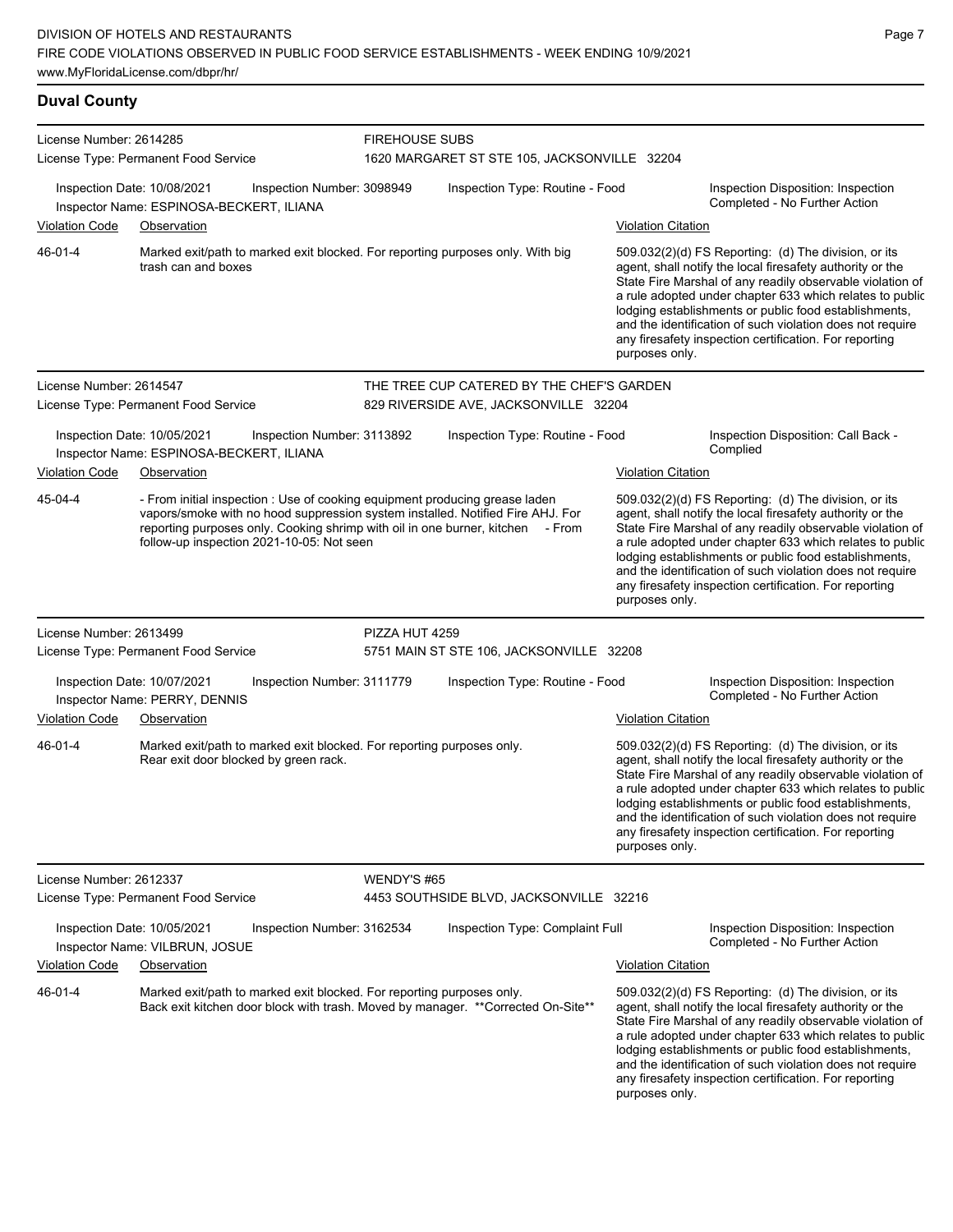**Duval County**

| License Number: 2612360                                                                                                                     |                                                               |                                                                                                                                             |                      | CINEMARK TINSELTOWN AND XD              |                                                                                                                                                                                                                                                                                                                                                                                                                                              |                                                                                                                                                                                                                                                                                                                                                                                                                            |  |
|---------------------------------------------------------------------------------------------------------------------------------------------|---------------------------------------------------------------|---------------------------------------------------------------------------------------------------------------------------------------------|----------------------|-----------------------------------------|----------------------------------------------------------------------------------------------------------------------------------------------------------------------------------------------------------------------------------------------------------------------------------------------------------------------------------------------------------------------------------------------------------------------------------------------|----------------------------------------------------------------------------------------------------------------------------------------------------------------------------------------------------------------------------------------------------------------------------------------------------------------------------------------------------------------------------------------------------------------------------|--|
|                                                                                                                                             | License Type: Permanent Food Service                          |                                                                                                                                             |                      | 4535 SOUTHSIDE BLVD, JACKSONVILLE 32216 |                                                                                                                                                                                                                                                                                                                                                                                                                                              |                                                                                                                                                                                                                                                                                                                                                                                                                            |  |
|                                                                                                                                             | Inspection Date: 10/06/2021<br>Inspector Name: VILBRUN, JOSUE | Inspection Number: 3143834                                                                                                                  |                      | Inspection Type: Routine - Food         |                                                                                                                                                                                                                                                                                                                                                                                                                                              | Inspection Disposition: Inspection<br>Completed - No Further Action                                                                                                                                                                                                                                                                                                                                                        |  |
| <b>Violation Code</b>                                                                                                                       | Observation                                                   |                                                                                                                                             |                      |                                         | <b>Violation Citation</b>                                                                                                                                                                                                                                                                                                                                                                                                                    |                                                                                                                                                                                                                                                                                                                                                                                                                            |  |
| 45-02-4                                                                                                                                     |                                                               | Portable fire extinguisher gauge in red zone. For reporting purposes only.<br>Grey fire extinguisher located on wall of entrance to kitchen |                      |                                         | purposes only.                                                                                                                                                                                                                                                                                                                                                                                                                               | 509.032(2)(d) FS Reporting: (d) The division, or its<br>agent, shall notify the local firesafety authority or the<br>State Fire Marshal of any readily observable violation of<br>a rule adopted under chapter 633 which relates to public<br>lodging establishments or public food establishments,<br>and the identification of such violation does not require<br>any firesafety inspection certification. For reporting |  |
| License Number: 2651969                                                                                                                     |                                                               |                                                                                                                                             | <b>PILON BURGERS</b> |                                         |                                                                                                                                                                                                                                                                                                                                                                                                                                              |                                                                                                                                                                                                                                                                                                                                                                                                                            |  |
|                                                                                                                                             | License Type: Mobile Food Dispensing Vehicle                  |                                                                                                                                             |                      | 5960 RICHARD ST, JACKSONVILLE 32216     |                                                                                                                                                                                                                                                                                                                                                                                                                                              |                                                                                                                                                                                                                                                                                                                                                                                                                            |  |
|                                                                                                                                             | Inspection Date: 10/05/2021<br>Inspector Name: VILBRUN, JOSUE | Inspection Number: 1241661                                                                                                                  |                      | Inspection Type: Routine - Food         |                                                                                                                                                                                                                                                                                                                                                                                                                                              | Inspection Disposition: Inspection<br>Completed - No Further Action                                                                                                                                                                                                                                                                                                                                                        |  |
| <b>Violation Code</b>                                                                                                                       | Observation                                                   |                                                                                                                                             |                      |                                         | <b>Violation Citation</b>                                                                                                                                                                                                                                                                                                                                                                                                                    |                                                                                                                                                                                                                                                                                                                                                                                                                            |  |
| 45-02-4<br>Portable fire extinguisher gauge in red zone. For reporting purposes only.<br>Fire extinguisher stored inside shed is not in red |                                                               |                                                                                                                                             |                      |                                         | 509.032(2)(d) FS Reporting: (d) The division, or its<br>agent, shall notify the local firesafety authority or the<br>State Fire Marshal of any readily observable violation of<br>a rule adopted under chapter 633 which relates to public<br>lodging establishments or public food establishments,<br>and the identification of such violation does not require<br>any firesafety inspection certification. For reporting<br>purposes only. |                                                                                                                                                                                                                                                                                                                                                                                                                            |  |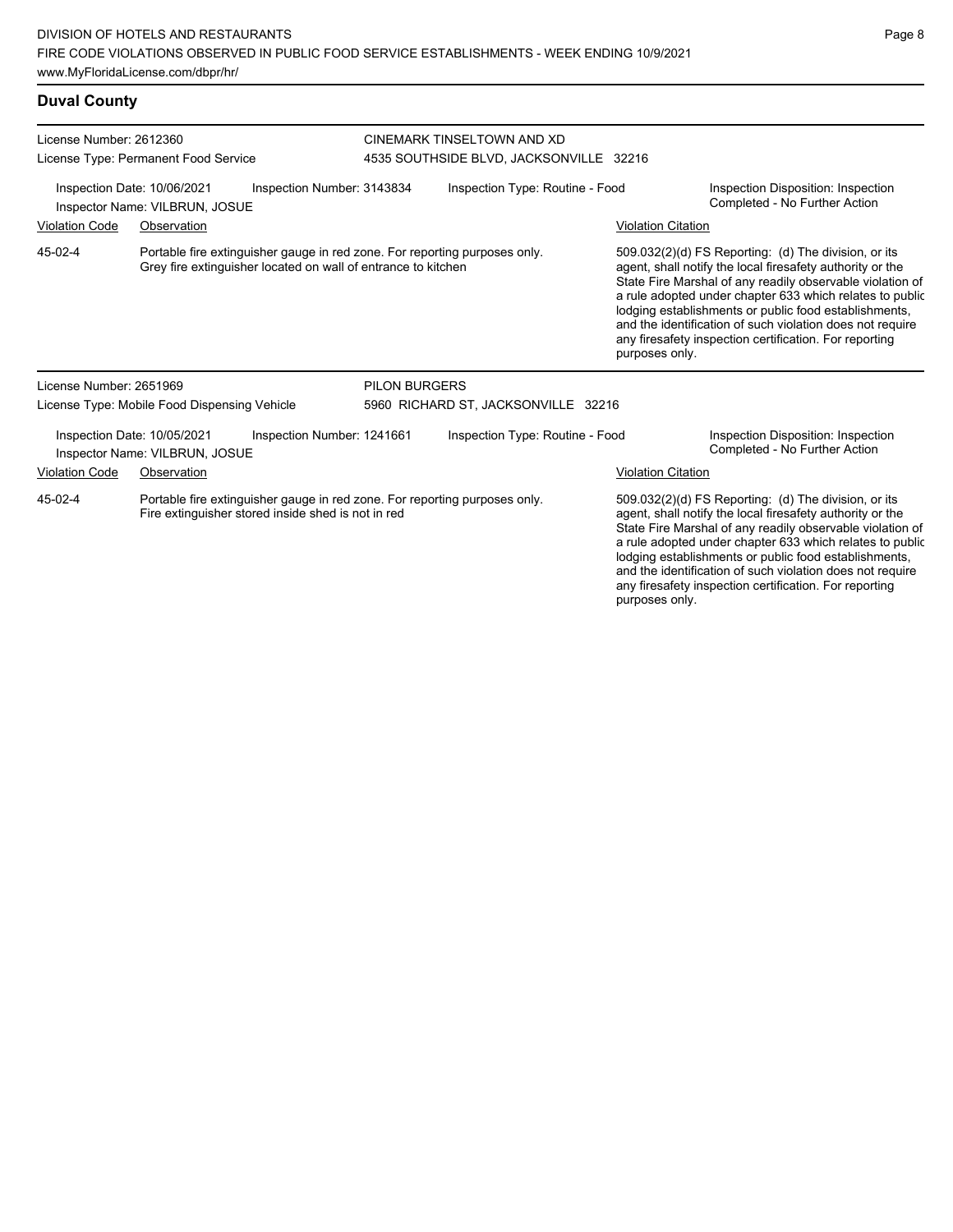| License Number: 4105275                                                                    |             | SAVOR                                                                                                                                                |                                 |  |                                           |                                                                                                                                                                                                                                                                                                                                                                                                                            |  |
|--------------------------------------------------------------------------------------------|-------------|------------------------------------------------------------------------------------------------------------------------------------------------------|---------------------------------|--|-------------------------------------------|----------------------------------------------------------------------------------------------------------------------------------------------------------------------------------------------------------------------------------------------------------------------------------------------------------------------------------------------------------------------------------------------------------------------------|--|
| License Type: Permanent Food Service                                                       |             |                                                                                                                                                      | 901 21 ST. VERO BEACH 32960     |  |                                           |                                                                                                                                                                                                                                                                                                                                                                                                                            |  |
| Inspection Number: 3162248<br>Inspection Date: 09/29/2021<br>Inspector Name: DAVIS, DIANNA |             |                                                                                                                                                      | Inspection Type: Routine - Food |  | Inspection Disposition: Warning<br>Issued |                                                                                                                                                                                                                                                                                                                                                                                                                            |  |
| <b>Violation Code</b>                                                                      | Observation |                                                                                                                                                      |                                 |  | <b>Violation Citation</b>                 |                                                                                                                                                                                                                                                                                                                                                                                                                            |  |
| 45-05-4                                                                                    |             | Portable fire extinguisher missing from its designated location. For reporting<br>purposes only. Hook at handwash sink near cookline with no device. |                                 |  |                                           | 509.032(2)(d) FS Reporting: (d) The division, or its<br>agent, shall notify the local firesafety authority or the<br>State Fire Marshal of any readily observable violation of<br>a rule adopted under chapter 633 which relates to public<br>lodging establishments or public food establishments,<br>and the identification of such violation does not require<br>any firesafety inspection certification. For reporting |  |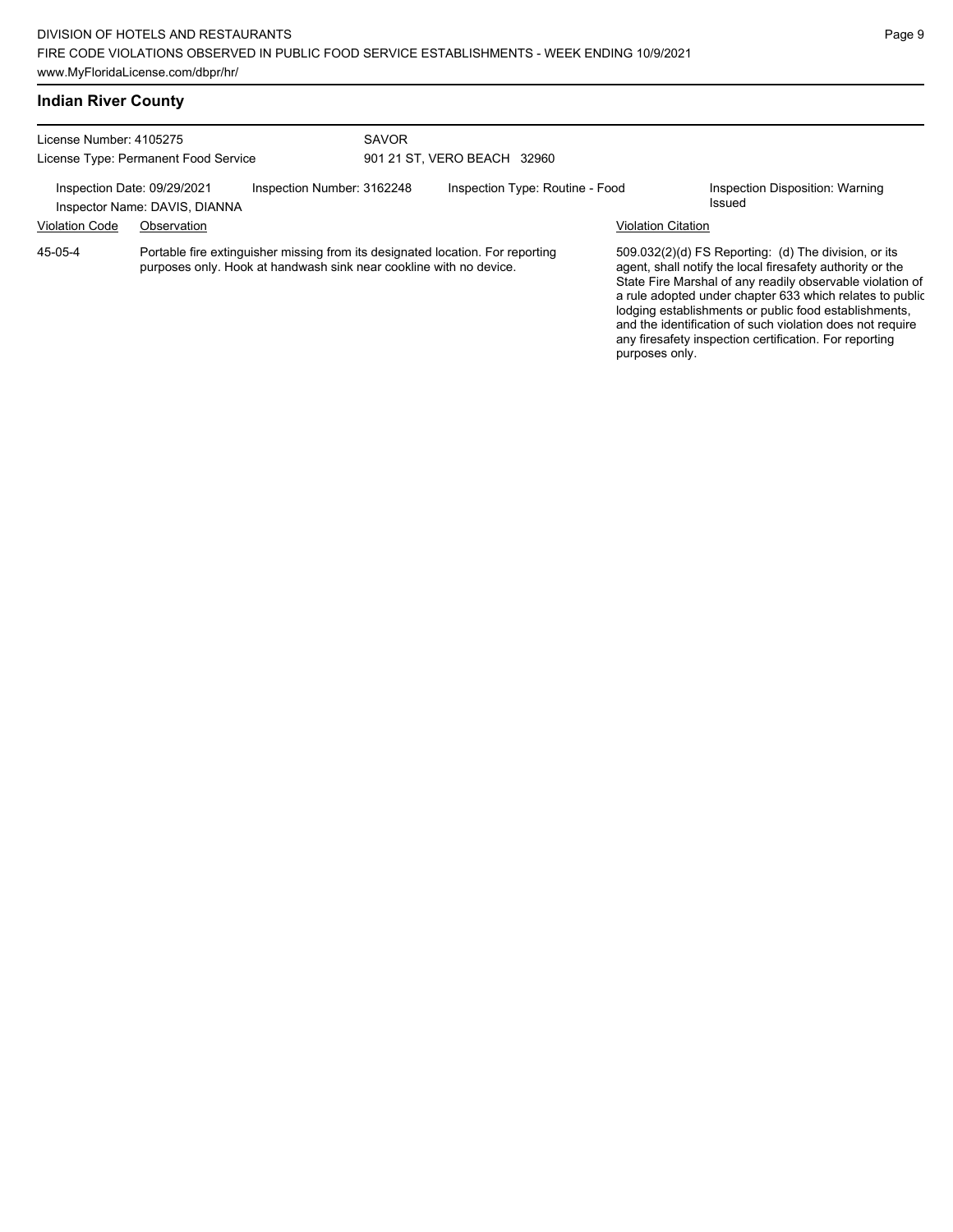| License Number: 4601704<br>License Type: Permanent Food Service                                                                               |                                                              |                                                                                                                                                      | EASTWOOD GOLF COURSE<br>4600 BRUCE HERD LN, FORT MYERS 33905                    |                                 |  |                                                                                                                                                                                                                                                                                                                                                                                                                                              |  |
|-----------------------------------------------------------------------------------------------------------------------------------------------|--------------------------------------------------------------|------------------------------------------------------------------------------------------------------------------------------------------------------|---------------------------------------------------------------------------------|---------------------------------|--|----------------------------------------------------------------------------------------------------------------------------------------------------------------------------------------------------------------------------------------------------------------------------------------------------------------------------------------------------------------------------------------------------------------------------------------------|--|
| Inspection Date: 10/04/2021<br>Inspection Number: 3123886<br>Inspector Name: FREED, JOSEPH                                                    |                                                              |                                                                                                                                                      |                                                                                 | Inspection Type: Routine - Food |  | Inspection Disposition: Inspection<br>Completed - No Further Action                                                                                                                                                                                                                                                                                                                                                                          |  |
| <b>Violation Code</b><br>Observation                                                                                                          |                                                              |                                                                                                                                                      |                                                                                 |                                 |  | <b>Violation Citation</b>                                                                                                                                                                                                                                                                                                                                                                                                                    |  |
| 45-02-4                                                                                                                                       |                                                              | Portable fire extinguisher gauge in red zone. For reporting purposes only.<br>Observed silver extinguisher next to flat top in the red for recharge. |                                                                                 |                                 |  | 509.032(2)(d) FS Reporting: (d) The division, or its<br>agent, shall notify the local firesafety authority or the<br>State Fire Marshal of any readily observable violation of<br>a rule adopted under chapter 633 which relates to public<br>lodging establishments or public food establishments,<br>and the identification of such violation does not require<br>any firesafety inspection certification. For reporting<br>purposes only. |  |
| License Number: 4604659                                                                                                                       |                                                              |                                                                                                                                                      |                                                                                 | MILLER'S FORT MYERS ALE HOUSE   |  |                                                                                                                                                                                                                                                                                                                                                                                                                                              |  |
|                                                                                                                                               | License Type: Permanent Food Service                         |                                                                                                                                                      | 4400 KERNEL CIRCLE, FORT MYERS 33916                                            |                                 |  |                                                                                                                                                                                                                                                                                                                                                                                                                                              |  |
|                                                                                                                                               | Inspection Date: 10/05/2021<br>Inspector Name: FREED, JOSEPH | Inspection Number: 3162533                                                                                                                           |                                                                                 | Inspection Type: Complaint Full |  | Inspection Disposition: Inspection<br>Completed - No Further Action                                                                                                                                                                                                                                                                                                                                                                          |  |
| <b>Violation Code</b>                                                                                                                         | Observation                                                  |                                                                                                                                                      |                                                                                 |                                 |  | <b>Violation Citation</b>                                                                                                                                                                                                                                                                                                                                                                                                                    |  |
| 45-02-4<br>Portable fire extinguisher gauge in red zone. For reporting purposes only.<br>Operator put in office. ** Corrective Action Taken** |                                                              |                                                                                                                                                      | Observed extinguisher by kitchen entryway with needle in the red recharge area. |                                 |  | 509.032(2)(d) FS Reporting: (d) The division, or its<br>agent, shall notify the local firesafety authority or the<br>State Fire Marshal of any readily observable violation of<br>a rule adopted under chapter 633 which relates to public<br>lodging establishments or public food establishments,<br>and the identification of such violation does not require                                                                             |  |

any firesafety inspection certification. For reporting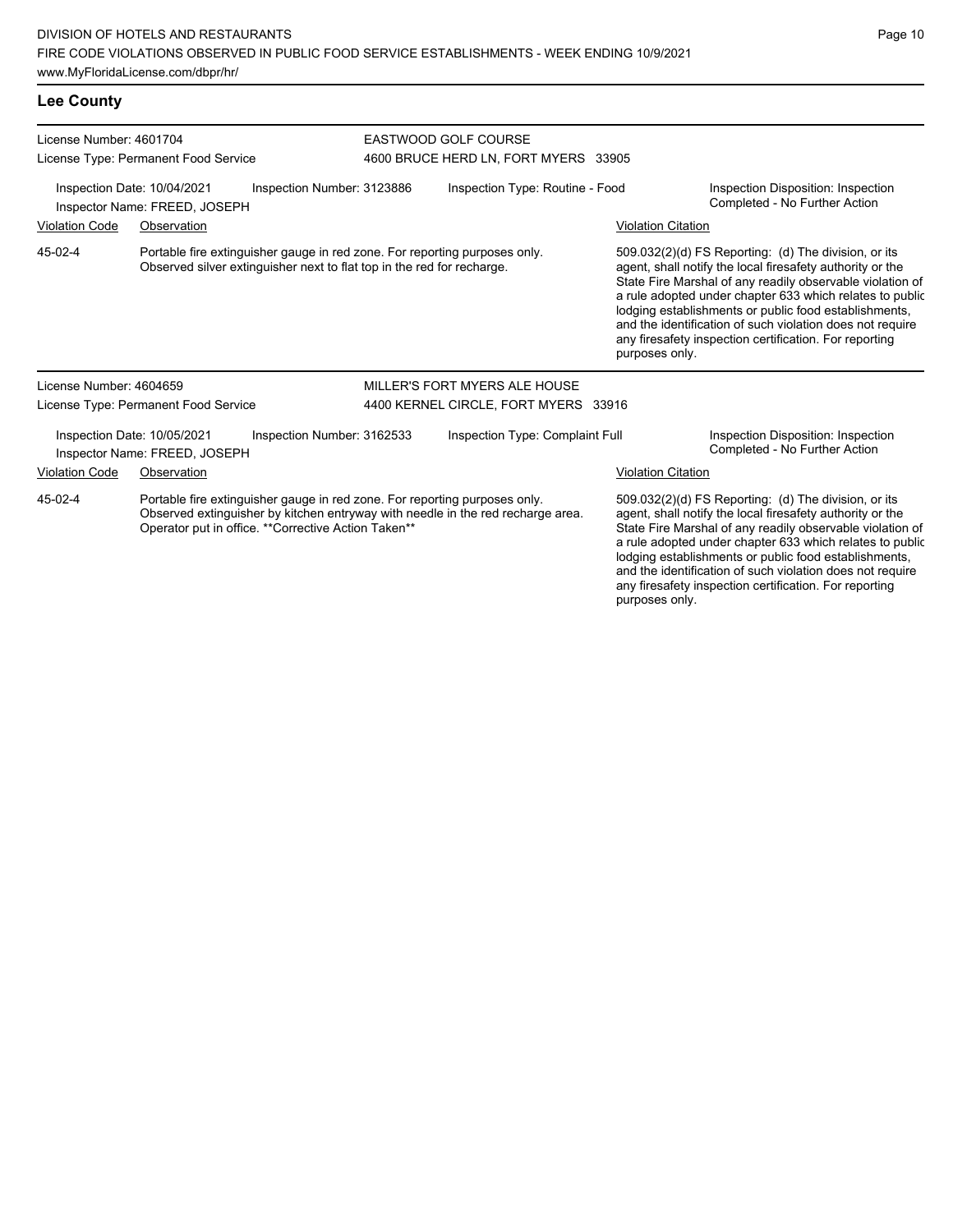| License Number: 5813022                                                                     |                                                                                                                                                                                                                                                                                    | <b>TAKA TAKAS CAFE</b>     |                                                      |                                                                                                                                                                                                                                                                                                                                                                                                                                              |                                                                                                                                                                                                                                                                                                                                                                                                                            |  |
|---------------------------------------------------------------------------------------------|------------------------------------------------------------------------------------------------------------------------------------------------------------------------------------------------------------------------------------------------------------------------------------|----------------------------|------------------------------------------------------|----------------------------------------------------------------------------------------------------------------------------------------------------------------------------------------------------------------------------------------------------------------------------------------------------------------------------------------------------------------------------------------------------------------------------------------------|----------------------------------------------------------------------------------------------------------------------------------------------------------------------------------------------------------------------------------------------------------------------------------------------------------------------------------------------------------------------------------------------------------------------------|--|
|                                                                                             | License Type: Permanent Food Service                                                                                                                                                                                                                                               |                            | 9318 E COLONIAL DR, SUITE A-5 AND A-6, ORLANDO 32817 |                                                                                                                                                                                                                                                                                                                                                                                                                                              |                                                                                                                                                                                                                                                                                                                                                                                                                            |  |
|                                                                                             | Inspection Date: 10/08/2021<br>Inspector Name: VAZQUEZ, JULITZA                                                                                                                                                                                                                    | Inspection Number: 3139251 | Inspection Type: Routine - Food                      |                                                                                                                                                                                                                                                                                                                                                                                                                                              | Inspection Disposition: Emergency<br>Order Callback Complied                                                                                                                                                                                                                                                                                                                                                               |  |
| <b>Violation Code</b>                                                                       | Observation                                                                                                                                                                                                                                                                        |                            |                                                      | Violation Citation                                                                                                                                                                                                                                                                                                                                                                                                                           |                                                                                                                                                                                                                                                                                                                                                                                                                            |  |
| 46-04-4                                                                                     | - From initial inspection : Exit door locked. For reporting purposes only.<br>Exit door from dining room on North side of building, is locked and has table and<br>chair in front of door area - From follow-up inspection 2021-10-08: ** Time<br>Extended**                       |                            |                                                      | 509.032(2)(d) FS Reporting: (d) The division, or its<br>agent, shall notify the local firesafety authority or the<br>State Fire Marshal of any readily observable violation of<br>a rule adopted under chapter 633 which relates to public<br>lodging establishments or public food establishments,<br>and the identification of such violation does not require<br>any firesafety inspection certification. For reporting<br>purposes only. |                                                                                                                                                                                                                                                                                                                                                                                                                            |  |
| 46-04-4                                                                                     | Exit door locked. For reporting purposes only.<br>Exit door from dining room on North side of building, is locked and has table and<br>chair in front of door area                                                                                                                 |                            |                                                      | purposes only.                                                                                                                                                                                                                                                                                                                                                                                                                               | 509.032(2)(d) FS Reporting: (d) The division, or its<br>agent, shall notify the local firesafety authority or the<br>State Fire Marshal of any readily observable violation of<br>a rule adopted under chapter 633 which relates to public<br>lodging establishments or public food establishments,<br>and the identification of such violation does not require<br>any firesafety inspection certification. For reporting |  |
| License Number: 5810117                                                                     |                                                                                                                                                                                                                                                                                    |                            | ROCCO'S TACOS & TEQUILA BAR                          |                                                                                                                                                                                                                                                                                                                                                                                                                                              |                                                                                                                                                                                                                                                                                                                                                                                                                            |  |
| License Type: Permanent Food Service                                                        |                                                                                                                                                                                                                                                                                    |                            | 7468 W SAND LAKE ROAD, ORLANDO 32819                 |                                                                                                                                                                                                                                                                                                                                                                                                                                              |                                                                                                                                                                                                                                                                                                                                                                                                                            |  |
| Inspection Date: 10/07/2021<br>Inspection Number: 3162814<br>Inspector Name: MANTI, KATHRYN |                                                                                                                                                                                                                                                                                    |                            | Inspection Type: Complaint Full                      |                                                                                                                                                                                                                                                                                                                                                                                                                                              | Inspection Disposition: Inspection<br>Completed - No Further Action                                                                                                                                                                                                                                                                                                                                                        |  |
| <b>Violation Code</b>                                                                       | Observation                                                                                                                                                                                                                                                                        |                            |                                                      | <b>Violation Citation</b>                                                                                                                                                                                                                                                                                                                                                                                                                    |                                                                                                                                                                                                                                                                                                                                                                                                                            |  |
| 45-06-4                                                                                     | Portable fire extinguisher is inaccessible. For reporting purposes only. Blocked by<br>mixer                                                                                                                                                                                       |                            |                                                      | purposes only.                                                                                                                                                                                                                                                                                                                                                                                                                               | 509.032(2)(d) FS Reporting: (d) The division, or its<br>agent, shall notify the local firesafety authority or the<br>State Fire Marshal of any readily observable violation of<br>a rule adopted under chapter 633 which relates to public<br>lodging establishments or public food establishments,<br>and the identification of such violation does not require<br>any firesafety inspection certification. For reporting |  |
| License Number: 5813285                                                                     |                                                                                                                                                                                                                                                                                    |                            | <b>BEN'S DOG HOUSE</b>                               |                                                                                                                                                                                                                                                                                                                                                                                                                                              |                                                                                                                                                                                                                                                                                                                                                                                                                            |  |
|                                                                                             | License Type: Permanent Food Service                                                                                                                                                                                                                                               |                            | 4951 INTERNATIONAL DR K-95, ORLANDO 32819            |                                                                                                                                                                                                                                                                                                                                                                                                                                              |                                                                                                                                                                                                                                                                                                                                                                                                                            |  |
|                                                                                             | Inspection Date: 10/06/2021<br>Inspector Name: KOSTELNY, ROGER                                                                                                                                                                                                                     | Inspection Number: 3099152 | Inspection Type: Routine - Food                      |                                                                                                                                                                                                                                                                                                                                                                                                                                              | Inspection Disposition: Call Back -<br>Complied                                                                                                                                                                                                                                                                                                                                                                            |  |
| <b>Violation Code</b>                                                                       | Observation                                                                                                                                                                                                                                                                        |                            |                                                      | <b>Violation Citation</b>                                                                                                                                                                                                                                                                                                                                                                                                                    |                                                                                                                                                                                                                                                                                                                                                                                                                            |  |
| 45-04-4                                                                                     | - From initial inspection : Use of cooking equipment producing grease laden<br>vapors/smoke with no hood suppression system installed. Notified Fire AHJ. For<br>reporting purposes only.<br>Table top fryer next to the grill not under a hood.<br>2021-10-06: ** Time Extended** |                            | - From follow-up inspection                          |                                                                                                                                                                                                                                                                                                                                                                                                                                              | 509.032(2)(d) FS Reporting: (d) The division, or its<br>agent, shall notify the local firesafety authority or the<br>State Fire Marshal of any readily observable violation of<br>a rule adopted under chapter 633 which relates to public<br>lodging establishments or public food establishments,<br>and the identification of such violation does not require<br>any firesafety inspection certification. For reporting |  |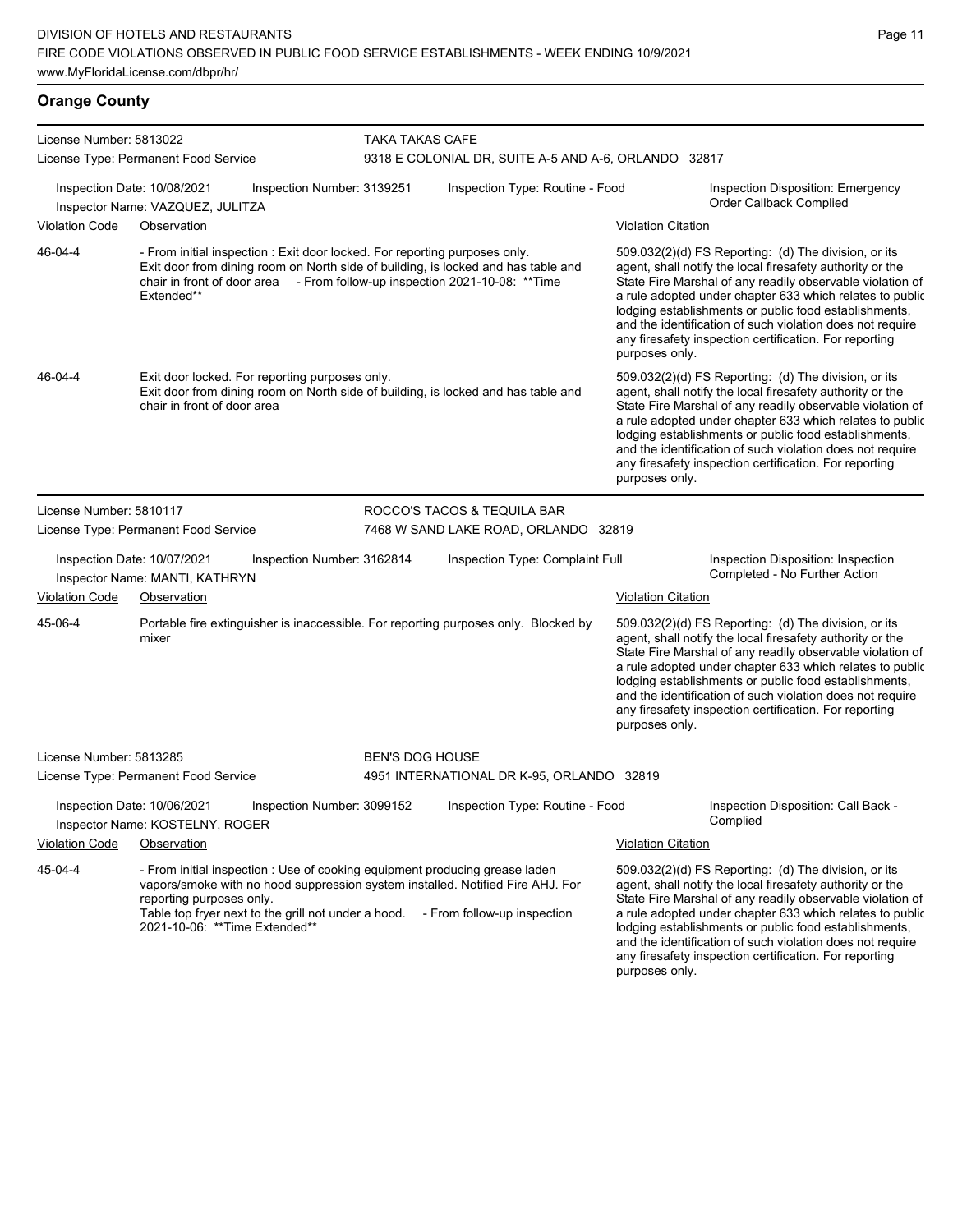| License Number: 5813293<br>License Type: Permanent Food Service |                                  |                            | <b>MCDONALD'S WOODBURY</b><br>12301 E COLONIAL DR. ORLANDO 32826 |                                                                                   |                           |                                                                                                                                                                                                                                                                                                                                                                                                                            |  |
|-----------------------------------------------------------------|----------------------------------|----------------------------|------------------------------------------------------------------|-----------------------------------------------------------------------------------|---------------------------|----------------------------------------------------------------------------------------------------------------------------------------------------------------------------------------------------------------------------------------------------------------------------------------------------------------------------------------------------------------------------------------------------------------------------|--|
| Inspection Date: 10/05/2021                                     | Inspector Name: VAZQUEZ, JULITZA | Inspection Number: 3097345 |                                                                  | Inspection Type: Routine - Food                                                   |                           | Inspection Disposition: Inspection<br>Completed - No Further Action                                                                                                                                                                                                                                                                                                                                                        |  |
| <b>Violation Code</b>                                           | Observation                      |                            |                                                                  |                                                                                   | <b>Violation Citation</b> |                                                                                                                                                                                                                                                                                                                                                                                                                            |  |
| 46-01-4                                                         | On-Site**                        |                            |                                                                  | Marked exit/path to marked exit blocked. For reporting purposes only. **Corrected | purposes only.            | 509.032(2)(d) FS Reporting: (d) The division, or its<br>agent, shall notify the local firesafety authority or the<br>State Fire Marshal of any readily observable violation of<br>a rule adopted under chapter 633 which relates to public<br>lodging establishments or public food establishments,<br>and the identification of such violation does not require<br>any firesafety inspection certification. For reporting |  |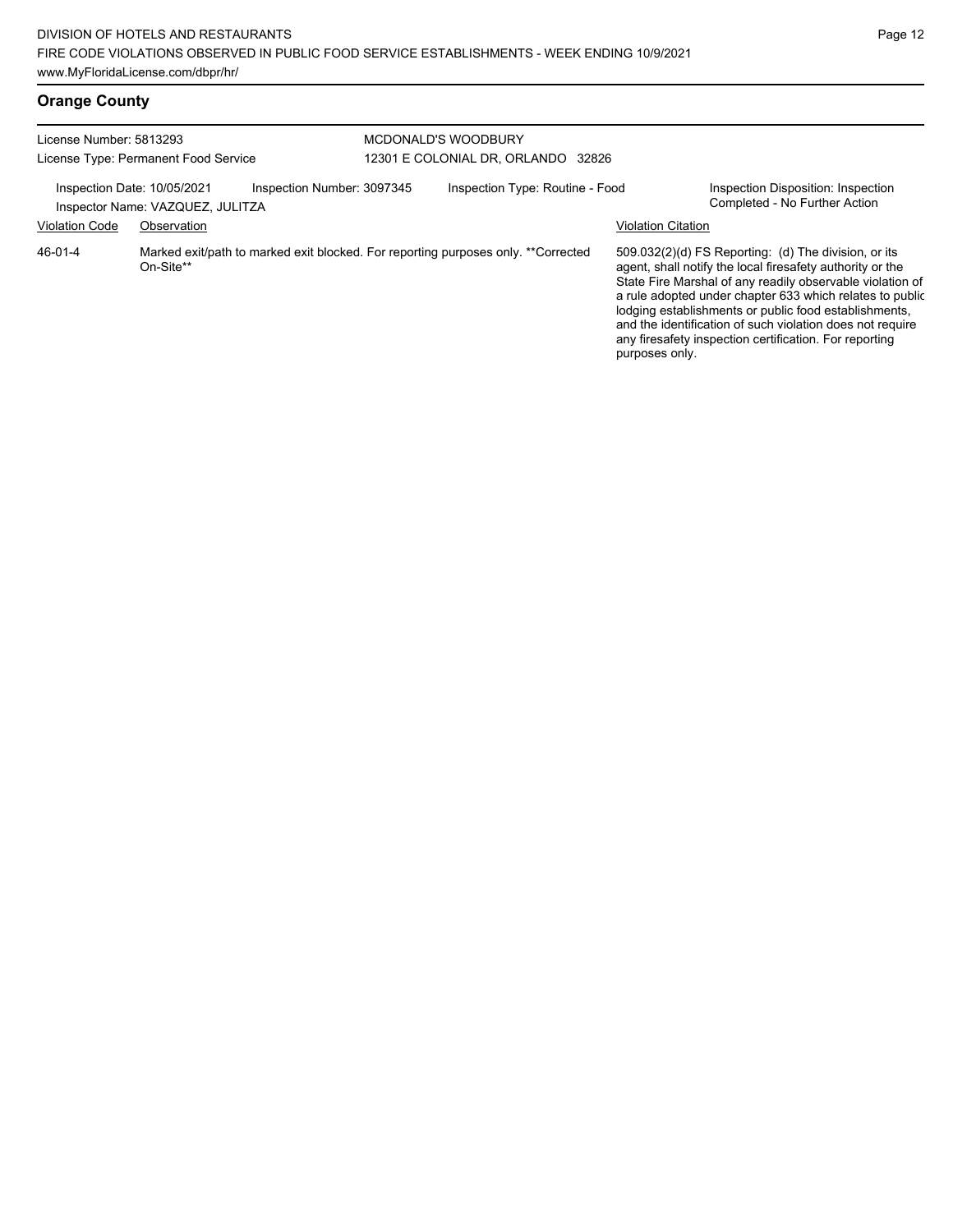**Osceola County**

License Number: 5911360 License Type: Permanent Food Service CHIPOTLE MEXICAN GRILL 3471 8124 W IRLO BRONSON HWY, KISSIMMEE 34747 Inspection Date: 10/08/2021 Inspection Number: 3109960 Inspection Type: Routine - Food Inspection Disposition: Warning Issued Inspector Name: IRVEN, RYAN Violation Code Observation Violation Citation Marked exit/path to marked exit blocked. For reporting purposes only. Back door blocked by trash cans 509.032(2)(d) FS Reporting: (d) The division, or its agent, shall notify the local firesafety authority or the State Fire Marshal of any readily observable violation of a rule adopted under chapter 633 which relates to public lodging establishments or public food establishments, and the identification of such violation does not require any firesafety inspection certification. For reporting purposes only. 46-01-4 License Number: 5911605 License Type: Permanent Food Service MCDONALD'S 38760 1720 CELEBRATION BLVD, KISSIMMEE 34747 Inspection Date: 10/07/2021 Inspection Number: 3096933 Inspection Type: Routine - Food Inspection Disposition: Inspection<br>Inspector Name: IRVEN\_RYAN Inspector Name: IRVEN, RYAN Violation Code Observation Violation Citation Marked exit/path to marked exit blocked. For reporting purposes only. Back door blocked by garage cart. 509.032(2)(d) FS Reporting: (d) The division, or its agent, shall notify the local firesafety authority or the State Fire Marshal of any readily observable violation of a rule adopted under chapter 633 which relates to public lodging establishments or public food establishments, 46-01-4

and the identification of such violation does not require any firesafety inspection certification. For reporting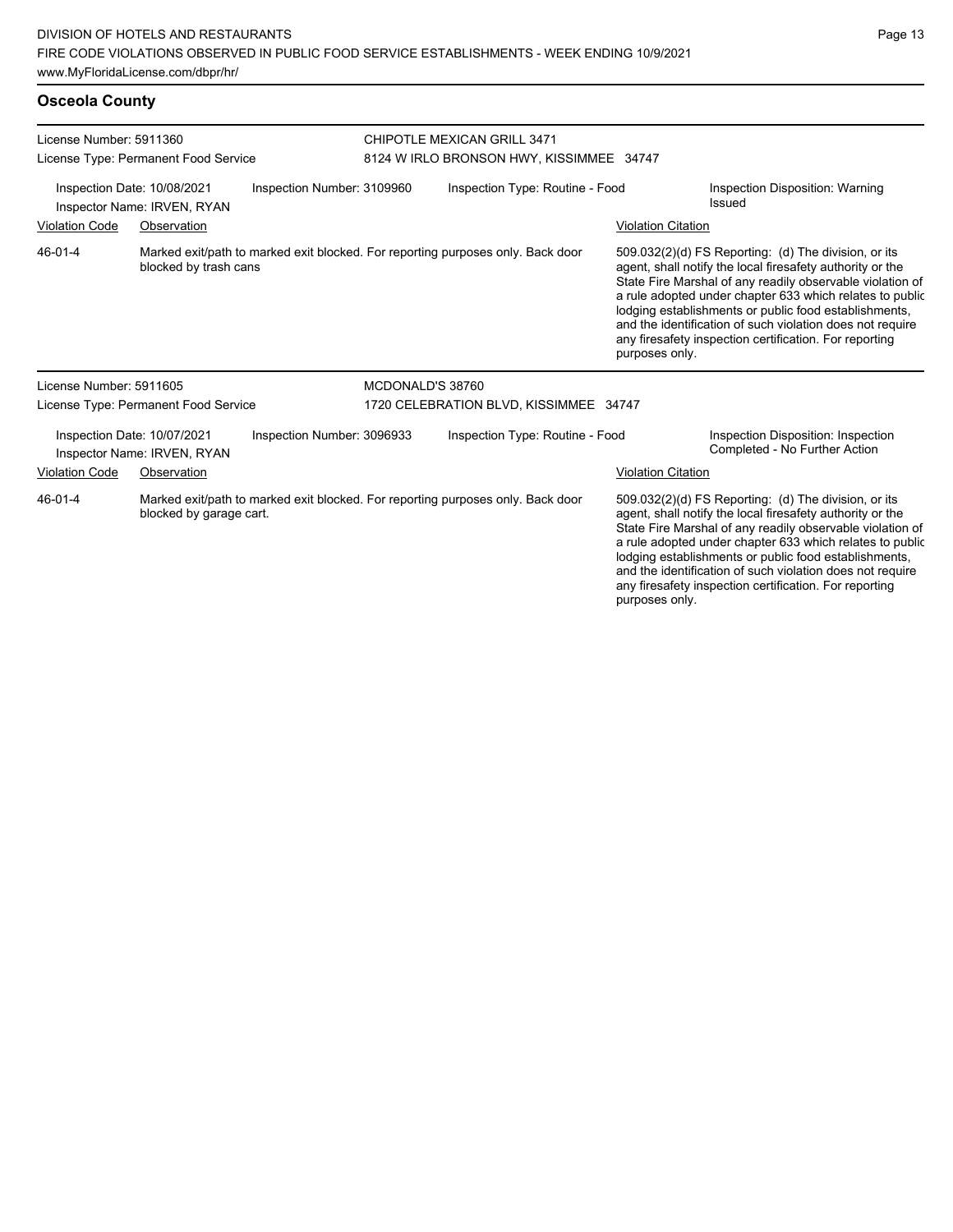### **Palm Beach County**

| License Number: 6005485<br>License Type: Permanent Food Service                                                                                                                                                                                |                                                                  |                                                            | TIDELINE OCEAN RESORT AND SPA - PALM BEACH. A KIMPTON HOTEL<br>2842 S OCEAN BLVD, PALM BEACH 33480 |                                                                                                                                                            |                                                                                                                                                                                                                                                                           |                                                                                                                                                                                                                                                                                                                                                                                                                            |  |
|------------------------------------------------------------------------------------------------------------------------------------------------------------------------------------------------------------------------------------------------|------------------------------------------------------------------|------------------------------------------------------------|----------------------------------------------------------------------------------------------------|------------------------------------------------------------------------------------------------------------------------------------------------------------|---------------------------------------------------------------------------------------------------------------------------------------------------------------------------------------------------------------------------------------------------------------------------|----------------------------------------------------------------------------------------------------------------------------------------------------------------------------------------------------------------------------------------------------------------------------------------------------------------------------------------------------------------------------------------------------------------------------|--|
|                                                                                                                                                                                                                                                | Inspection Date: 10/08/2021<br>Inspector Name: AHLE, ROBERT      | Inspection Number: 3107507                                 |                                                                                                    | Inspection Type: Routine - Food                                                                                                                            | Inspection Disposition: Inspection<br>Completed - No Further Action                                                                                                                                                                                                       |                                                                                                                                                                                                                                                                                                                                                                                                                            |  |
| <b>Violation Code</b>                                                                                                                                                                                                                          | Observation                                                      |                                                            |                                                                                                    |                                                                                                                                                            | <b>Violation Citation</b>                                                                                                                                                                                                                                                 |                                                                                                                                                                                                                                                                                                                                                                                                                            |  |
| 45-04-4                                                                                                                                                                                                                                        |                                                                  | Observed deep fat fryer at sushi bar. **Repeat Violation** |                                                                                                    | Use of cooking equipment producing grease laden vapors/smoke with no hood<br>suppression system installed. Notified Fire AHJ. For reporting purposes only. | purposes only.                                                                                                                                                                                                                                                            | 509.032(2)(d) FS Reporting: (d) The division, or its<br>agent, shall notify the local firesafety authority or the<br>State Fire Marshal of any readily observable violation of<br>a rule adopted under chapter 633 which relates to public<br>lodging establishments or public food establishments,<br>and the identification of such violation does not require<br>any firesafety inspection certification. For reporting |  |
| License Number: 6022415                                                                                                                                                                                                                        |                                                                  |                                                            | SURRY CO SMOKE HOUSE                                                                               |                                                                                                                                                            |                                                                                                                                                                                                                                                                           |                                                                                                                                                                                                                                                                                                                                                                                                                            |  |
|                                                                                                                                                                                                                                                | License Type: Permanent Food Service                             |                                                            |                                                                                                    | 33 SE 3 AVENUE #1, DELRAY BEACH 33483                                                                                                                      |                                                                                                                                                                                                                                                                           |                                                                                                                                                                                                                                                                                                                                                                                                                            |  |
|                                                                                                                                                                                                                                                | Inspection Date: 10/05/2021<br>Inspector Name: GOODWIN, NICHOLAS | Inspection Number: 3093386                                 |                                                                                                    | Inspection Type: Routine - Food                                                                                                                            |                                                                                                                                                                                                                                                                           | Inspection Disposition: Call Back -<br>Complied                                                                                                                                                                                                                                                                                                                                                                            |  |
| <b>Violation Code</b>                                                                                                                                                                                                                          | Observation                                                      |                                                            |                                                                                                    |                                                                                                                                                            | <b>Violation Citation</b>                                                                                                                                                                                                                                                 |                                                                                                                                                                                                                                                                                                                                                                                                                            |  |
| - From initial inspection : No current insurance inspector boiler report or boiler<br>48-01-5<br>certificate available for boiler. For reporting purposes only. - From follow-up<br>inspection 2021-10-05: Next unannounced ** Time Extended** |                                                                  |                                                            |                                                                                                    |                                                                                                                                                            | 61C-1.004(10) FAC Reporting: (10) Heating and<br>ventilation - The heating and ventilation system shall be<br>kept in good repair or be installed to maintain a<br>minimum of 68 degrees Fahrenheit throughout the<br>building. The insurance inspectors boiler report is |                                                                                                                                                                                                                                                                                                                                                                                                                            |  |

building. The insurance inspectors boiler report is required annually for power boilers and high pressure/high temperature boilers and biannually for low pressure steam or vapor heating boilers and shall be posted in the boiler room. For reporting purposes only.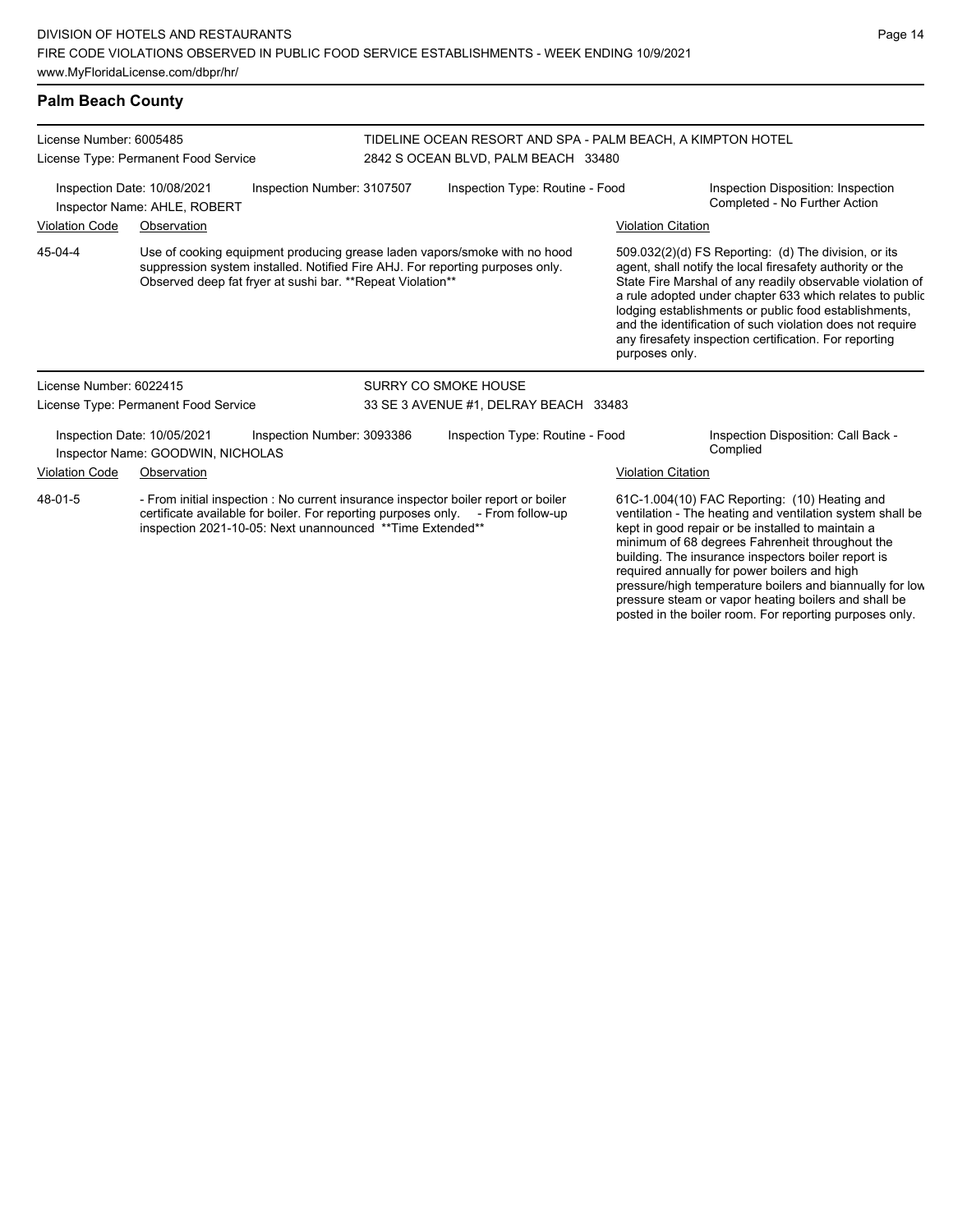**Pasco County**

| License Number: 6102798<br>License Type: Permanent Food Service                                                              |                                                                |                            | <b>FRATELLI'S SOUTH LLC</b><br>5327 VILLAGE MARKET, WESLEY CHAPEL 33544 |                                                                                                                                                                                                                                                                                                                                                                                                                                              |                                                                                                                                                                                                                                                                                                                                                                                                                            |                                                                     |  |
|------------------------------------------------------------------------------------------------------------------------------|----------------------------------------------------------------|----------------------------|-------------------------------------------------------------------------|----------------------------------------------------------------------------------------------------------------------------------------------------------------------------------------------------------------------------------------------------------------------------------------------------------------------------------------------------------------------------------------------------------------------------------------------|----------------------------------------------------------------------------------------------------------------------------------------------------------------------------------------------------------------------------------------------------------------------------------------------------------------------------------------------------------------------------------------------------------------------------|---------------------------------------------------------------------|--|
|                                                                                                                              | Inspection Date: 10/07/2021<br>Inspector Name: COLE, GABRIELLE | Inspection Number: 3091834 |                                                                         | Inspection Type: Routine - Food                                                                                                                                                                                                                                                                                                                                                                                                              |                                                                                                                                                                                                                                                                                                                                                                                                                            | Inspection Disposition: Inspection<br>Completed - No Further Action |  |
| <b>Violation Code</b>                                                                                                        | Observation                                                    |                            |                                                                         |                                                                                                                                                                                                                                                                                                                                                                                                                                              | <b>Violation Citation</b>                                                                                                                                                                                                                                                                                                                                                                                                  |                                                                     |  |
| 45-02-4<br>Portable fire extinguisher gauge in red zone. For reporting purposes only. By<br>entrance to kitchen, by freezer. |                                                                |                            |                                                                         | 509.032(2)(d) FS Reporting: (d) The division, or its<br>agent, shall notify the local firesafety authority or the<br>State Fire Marshal of any readily observable violation of<br>a rule adopted under chapter 633 which relates to public<br>lodging establishments or public food establishments,<br>and the identification of such violation does not require<br>any firesafety inspection certification. For reporting<br>purposes only. |                                                                                                                                                                                                                                                                                                                                                                                                                            |                                                                     |  |
| License Number: 6101781                                                                                                      |                                                                |                            | <b>HUNGRY HOWIES PIZZA</b>                                              |                                                                                                                                                                                                                                                                                                                                                                                                                                              |                                                                                                                                                                                                                                                                                                                                                                                                                            |                                                                     |  |
|                                                                                                                              | License Type: Permanent Food Service                           |                            | 9109 RIDGE RD, NEW PORT RICHEY 346545059                                |                                                                                                                                                                                                                                                                                                                                                                                                                                              |                                                                                                                                                                                                                                                                                                                                                                                                                            |                                                                     |  |
|                                                                                                                              | Inspection Date: 10/07/2021<br>Inspector Name: BENEDICT, TRACY | Inspection Number: 3162792 |                                                                         | Inspection Type: Complaint Full                                                                                                                                                                                                                                                                                                                                                                                                              |                                                                                                                                                                                                                                                                                                                                                                                                                            | <b>Inspection Disposition: Emergency</b><br>order recommended       |  |
| <b>Violation Code</b>                                                                                                        | Observation                                                    |                            |                                                                         |                                                                                                                                                                                                                                                                                                                                                                                                                                              | <b>Violation Citation</b>                                                                                                                                                                                                                                                                                                                                                                                                  |                                                                     |  |
| 46-01-4<br>Marked exit/path to marked exit blocked. For reporting purposes only.<br><b>Blocked by ladders</b>                |                                                                |                            |                                                                         |                                                                                                                                                                                                                                                                                                                                                                                                                                              | 509.032(2)(d) FS Reporting: (d) The division, or its<br>agent, shall notify the local firesafety authority or the<br>State Fire Marshal of any readily observable violation of<br>a rule adopted under chapter 633 which relates to public<br>lodging establishments or public food establishments,<br>and the identification of such violation does not require<br>any firesafety inspection certification. For reporting |                                                                     |  |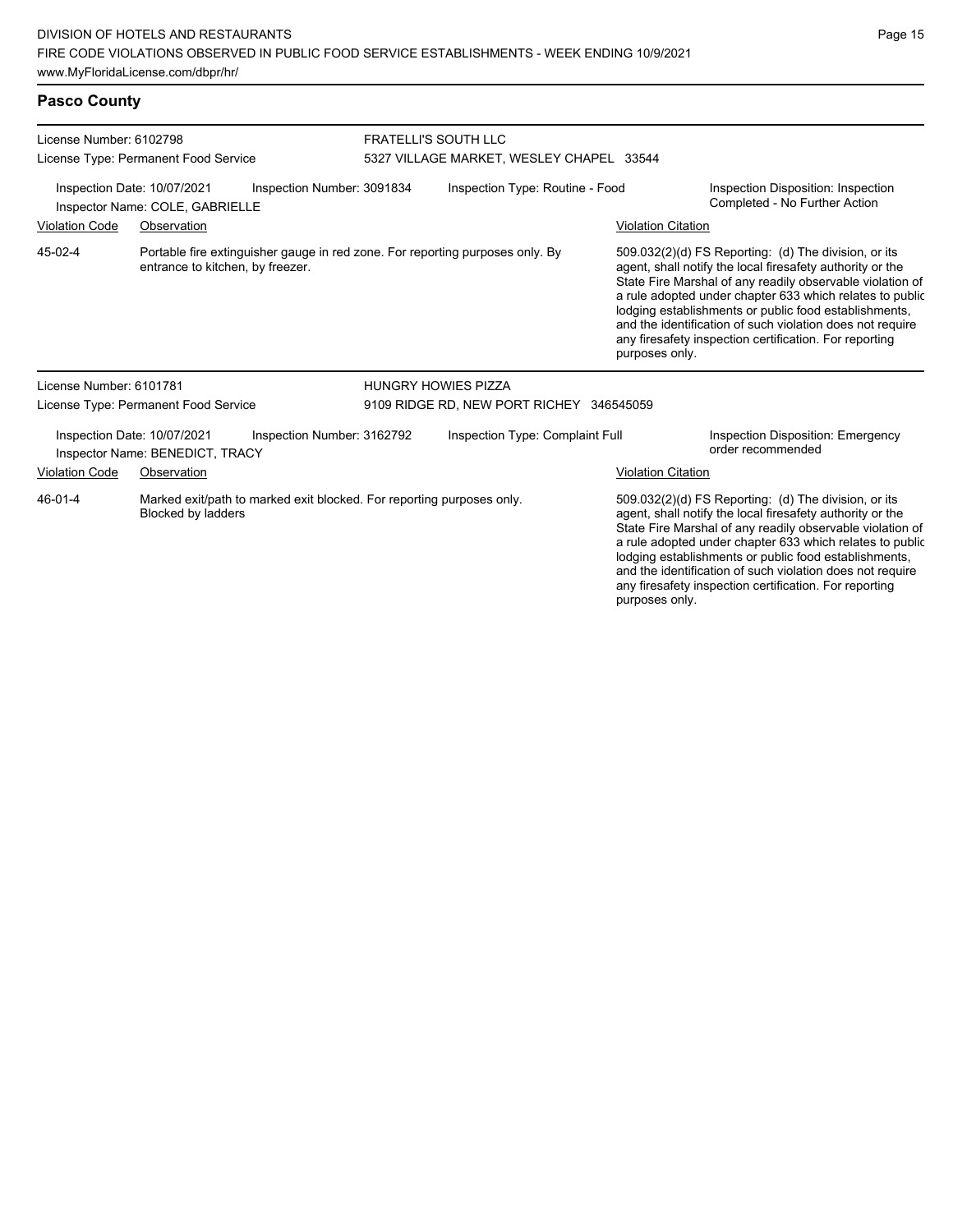**Pinellas County**

| License Number: 6217593<br>License Type: Permanent Food Service                         |                                                                            |                                                                                                                                                                                                   |                | <b>CLEAR SKY ON CLEVELAND</b><br>418 CLEVELAND ST, CLEARWATER 33755 |                           |                                                                                                                                                                                                                                                                                                                                                                                                                            |  |  |
|-----------------------------------------------------------------------------------------|----------------------------------------------------------------------------|---------------------------------------------------------------------------------------------------------------------------------------------------------------------------------------------------|----------------|---------------------------------------------------------------------|---------------------------|----------------------------------------------------------------------------------------------------------------------------------------------------------------------------------------------------------------------------------------------------------------------------------------------------------------------------------------------------------------------------------------------------------------------------|--|--|
| Inspection Date: 10/04/2021<br>Inspection Number: 3098704<br>Inspector Name: HUNT, LISA |                                                                            |                                                                                                                                                                                                   |                | Inspection Type: Routine - Food                                     |                           | Inspection Disposition: Warning<br>Issued                                                                                                                                                                                                                                                                                                                                                                                  |  |  |
| <b>Violation Code</b>                                                                   | Observation                                                                |                                                                                                                                                                                                   |                |                                                                     | <b>Violation Citation</b> |                                                                                                                                                                                                                                                                                                                                                                                                                            |  |  |
| 45-05-4                                                                                 | purposes only.<br>Under 3 tier sink by walk-in.<br>Discussed with manager. | Portable fire extinguisher missing from its designated location. For reporting                                                                                                                    |                |                                                                     | purposes only.            | 509.032(2)(d) FS Reporting: (d) The division, or its<br>agent, shall notify the local firesafety authority or the<br>State Fire Marshal of any readily observable violation of<br>a rule adopted under chapter 633 which relates to public<br>lodging establishments or public food establishments,<br>and the identification of such violation does not require<br>any firesafety inspection certification. For reporting |  |  |
| License Number: 6207503                                                                 |                                                                            |                                                                                                                                                                                                   | <b>HOOTERS</b> |                                                                     |                           |                                                                                                                                                                                                                                                                                                                                                                                                                            |  |  |
| License Type: Permanent Food Service                                                    |                                                                            |                                                                                                                                                                                                   |                | 2800 GULF TO BAY BLVD, CLEARWATER 33759                             |                           |                                                                                                                                                                                                                                                                                                                                                                                                                            |  |  |
|                                                                                         | Inspection Date: 10/05/2021<br>Inspector Name: HUNT, LISA                  | Inspection Number: 3135102                                                                                                                                                                        |                | Inspection Type: Routine - Food                                     |                           | Inspection Disposition: Inspection<br>Completed - No Further Action                                                                                                                                                                                                                                                                                                                                                        |  |  |
| <b>Violation Code</b>                                                                   | Observation                                                                |                                                                                                                                                                                                   |                |                                                                     | <b>Violation Citation</b> |                                                                                                                                                                                                                                                                                                                                                                                                                            |  |  |
| 46-01-4                                                                                 |                                                                            | Marked exit/path to marked exit blocked. For reporting purposes only.<br>High chair and garbage can blocking door n front wait station area.<br>Back door blocked by cone. ** Corrected On-Site** |                |                                                                     | purposes only.            | 509.032(2)(d) FS Reporting: (d) The division, or its<br>agent, shall notify the local firesafety authority or the<br>State Fire Marshal of any readily observable violation of<br>a rule adopted under chapter 633 which relates to public<br>lodging establishments or public food establishments,<br>and the identification of such violation does not require<br>any firesafety inspection certification. For reporting |  |  |
| License Number: 6215697                                                                 |                                                                            |                                                                                                                                                                                                   |                | SMOKEY BONES BAR & FIRE GRILL #7588                                 |                           |                                                                                                                                                                                                                                                                                                                                                                                                                            |  |  |
|                                                                                         | License Type: Permanent Food Service                                       |                                                                                                                                                                                                   |                | 2693 GULF TO BAY BLVD, CLEARWATER 33759                             |                           |                                                                                                                                                                                                                                                                                                                                                                                                                            |  |  |
|                                                                                         | Inspection Date: 10/06/2021<br>Inspector Name: HUNT, LISA                  | Inspection Number: 3113656                                                                                                                                                                        |                | Inspection Type: Routine - Food                                     |                           | Inspection Disposition: Warning<br><b>Issued</b>                                                                                                                                                                                                                                                                                                                                                                           |  |  |
| <b>Violation Code</b>                                                                   | Observation                                                                |                                                                                                                                                                                                   |                |                                                                     | <b>Violation Citation</b> |                                                                                                                                                                                                                                                                                                                                                                                                                            |  |  |
| 45-05-4                                                                                 |                                                                            | Portable fire extinguisher missing from its designated location. For reporting<br>purposes only. K class fire extinguisher stored on floor.                                                       |                |                                                                     | purposes only.            | 509.032(2)(d) FS Reporting: (d) The division, or its<br>agent, shall notify the local firesafety authority or the<br>State Fire Marshal of any readily observable violation of<br>a rule adopted under chapter 633 which relates to public<br>lodging establishments or public food establishments,<br>and the identification of such violation does not require<br>any firesafety inspection certification. For reporting |  |  |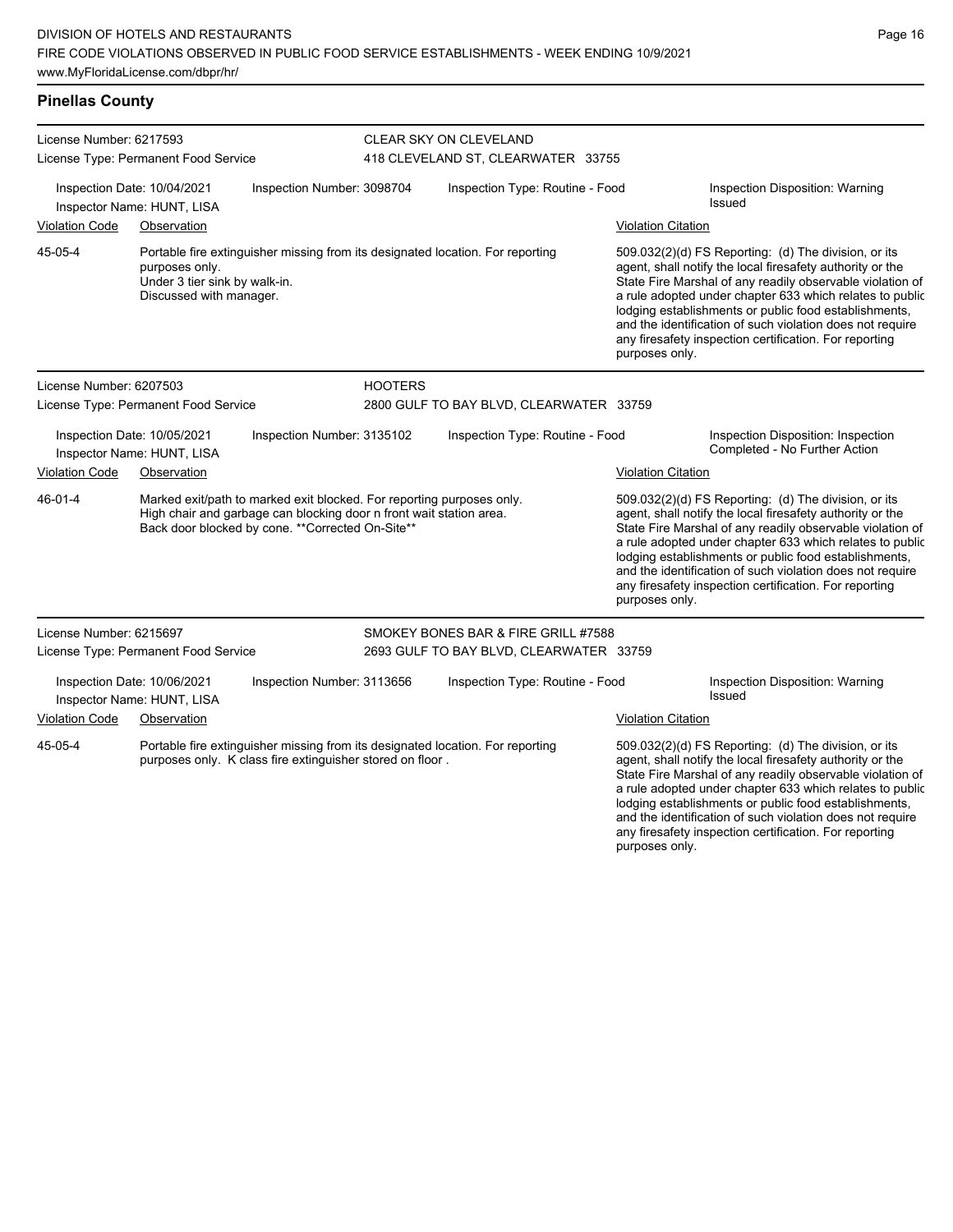| License Number: 6214149<br>License Type: Permanent Food Service                                                                                                                                                                                                                                          |                                                                                                                               |                                                                                                                                  | <b>SARKU JAPAN</b><br>27001 HWY 19 N SPACE 2087, CLEARWATER 33761 |                                 |                                                                                                                                                                                                                                                                                                                                                                                                                                              |                                                                                                                                                                                                                                                                                                                                                                                                                            |  |
|----------------------------------------------------------------------------------------------------------------------------------------------------------------------------------------------------------------------------------------------------------------------------------------------------------|-------------------------------------------------------------------------------------------------------------------------------|----------------------------------------------------------------------------------------------------------------------------------|-------------------------------------------------------------------|---------------------------------|----------------------------------------------------------------------------------------------------------------------------------------------------------------------------------------------------------------------------------------------------------------------------------------------------------------------------------------------------------------------------------------------------------------------------------------------|----------------------------------------------------------------------------------------------------------------------------------------------------------------------------------------------------------------------------------------------------------------------------------------------------------------------------------------------------------------------------------------------------------------------------|--|
| Inspection Number: 3116099<br>Inspection Date: 10/04/2021<br>Inspector Name: ANDREE, GLEN                                                                                                                                                                                                                |                                                                                                                               |                                                                                                                                  |                                                                   | Inspection Type: Routine - Food |                                                                                                                                                                                                                                                                                                                                                                                                                                              | Inspection Disposition: Warning<br>Issued                                                                                                                                                                                                                                                                                                                                                                                  |  |
| <b>Violation Code</b>                                                                                                                                                                                                                                                                                    | Observation                                                                                                                   |                                                                                                                                  |                                                                   |                                 | <b>Violation Citation</b>                                                                                                                                                                                                                                                                                                                                                                                                                    |                                                                                                                                                                                                                                                                                                                                                                                                                            |  |
| 45-02-4                                                                                                                                                                                                                                                                                                  | Portable fire extinguisher gauge in red zone. For reporting purposes only.<br>Class K extinguisherin kitchen in the red zone. |                                                                                                                                  |                                                                   |                                 | 509.032(2)(d) FS Reporting: (d) The division, or its<br>agent, shall notify the local firesafety authority or the<br>State Fire Marshal of any readily observable violation of<br>a rule adopted under chapter 633 which relates to public<br>lodging establishments or public food establishments,<br>and the identification of such violation does not require<br>any firesafety inspection certification. For reporting<br>purposes only. |                                                                                                                                                                                                                                                                                                                                                                                                                            |  |
| $45-02-4$                                                                                                                                                                                                                                                                                                | reporting purposes only.<br>2021-10-06: **Time Extended**                                                                     | - From initial inspection : Portable fire extinguisher gauge in red zone. For<br>Class K extinguisherin kitchen in the red zone. |                                                                   | - From follow-up inspection     | purposes only.                                                                                                                                                                                                                                                                                                                                                                                                                               | 509.032(2)(d) FS Reporting: (d) The division, or its<br>agent, shall notify the local firesafety authority or the<br>State Fire Marshal of any readily observable violation of<br>a rule adopted under chapter 633 which relates to public<br>lodging establishments or public food establishments,<br>and the identification of such violation does not require<br>any firesafety inspection certification. For reporting |  |
| License Number: 6211181                                                                                                                                                                                                                                                                                  |                                                                                                                               |                                                                                                                                  | WATER COLOUR STEAK HOUSE AND GRILL                                |                                 |                                                                                                                                                                                                                                                                                                                                                                                                                                              |                                                                                                                                                                                                                                                                                                                                                                                                                            |  |
|                                                                                                                                                                                                                                                                                                          | License Type: Permanent Food Service                                                                                          |                                                                                                                                  | 1201 GULF BLVD, CLEARWATER BEACH 33767                            |                                 |                                                                                                                                                                                                                                                                                                                                                                                                                                              |                                                                                                                                                                                                                                                                                                                                                                                                                            |  |
| Inspection Date: 10/04/2021<br>Inspection Number: 3109043<br>Inspector Name: KOUSTIS, TIMOTHY                                                                                                                                                                                                            |                                                                                                                               |                                                                                                                                  |                                                                   | Inspection Type: Routine - Food |                                                                                                                                                                                                                                                                                                                                                                                                                                              | Inspection Disposition: Call Back -<br>Complied                                                                                                                                                                                                                                                                                                                                                                            |  |
| <b>Violation Code</b><br>Observation                                                                                                                                                                                                                                                                     |                                                                                                                               |                                                                                                                                  |                                                                   |                                 | <b>Violation Citation</b>                                                                                                                                                                                                                                                                                                                                                                                                                    |                                                                                                                                                                                                                                                                                                                                                                                                                            |  |
| 48-01-5<br>- From initial inspection : No current insurance inspector boiler report or boiler<br>certificate available for boiler. For reporting purposes only.<br>FL134097, FL134099, FL134100 all expired 9/12/2020. ** Repeat Violation**<br>From follow-up inspection 2021-10-04: ** Time Extended** |                                                                                                                               |                                                                                                                                  |                                                                   |                                 | 61C-1.004(10) FAC Reporting: (10) Heating and<br>ventilation - The heating and ventilation system shall be<br>kept in good repair or be installed to maintain a<br>minimum of 68 degrees Fahrenheit throughout the<br>building. The insurance inspectors boiler report is<br>required annually for power boilers and high<br>pressure/high temperature boilers and biannually for low                                                        |                                                                                                                                                                                                                                                                                                                                                                                                                            |  |

pressure steam or vapor heating boilers and shall be posted in the boiler room. For reporting purposes only.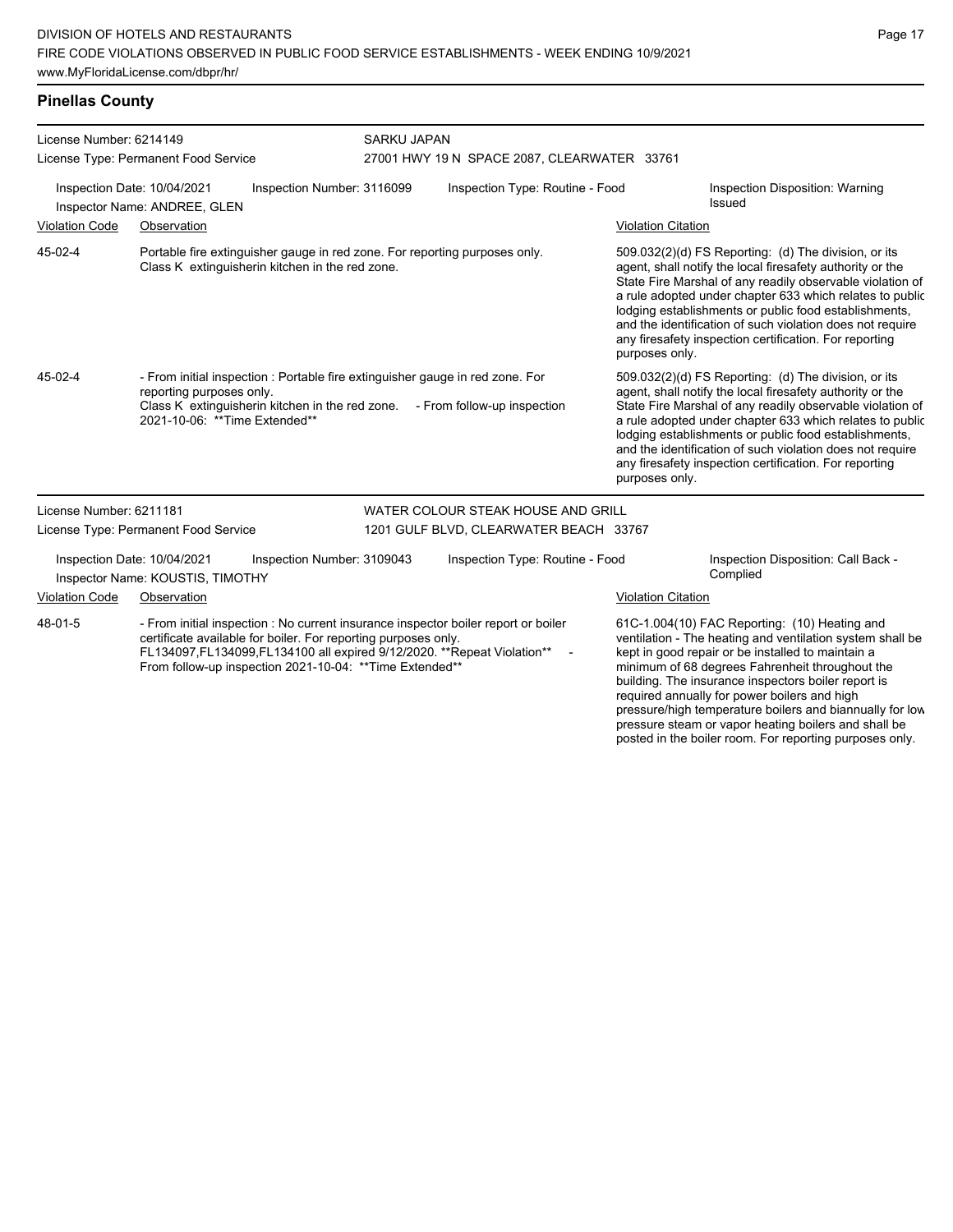## **Seminole County**

| License Number: 6902905                                                                                   | License Type: Permanent Food Service |                            | MCDONALDS #4199<br>3785 ORLANDO DR, SANFORD 32773 |                                                                                                                                                                          |                                                                                                                                                                                                                                                                                                                                                                                                                            |                                                                                                                                                                                                                                                                                                                                                                                                                            |
|-----------------------------------------------------------------------------------------------------------|--------------------------------------|----------------------------|---------------------------------------------------|--------------------------------------------------------------------------------------------------------------------------------------------------------------------------|----------------------------------------------------------------------------------------------------------------------------------------------------------------------------------------------------------------------------------------------------------------------------------------------------------------------------------------------------------------------------------------------------------------------------|----------------------------------------------------------------------------------------------------------------------------------------------------------------------------------------------------------------------------------------------------------------------------------------------------------------------------------------------------------------------------------------------------------------------------|
| Inspection Number: 3117140<br>Inspection Date: 10/07/2021<br>Inspector Name: THORNCROFT, ROBERT           |                                      |                            | Inspection Type: Routine - Food                   |                                                                                                                                                                          |                                                                                                                                                                                                                                                                                                                                                                                                                            | Inspection Disposition: Inspection<br>Completed - No Further Action                                                                                                                                                                                                                                                                                                                                                        |
| <b>Violation Code</b>                                                                                     | Observation                          |                            |                                                   |                                                                                                                                                                          | <b>Violation Citation</b>                                                                                                                                                                                                                                                                                                                                                                                                  |                                                                                                                                                                                                                                                                                                                                                                                                                            |
| 47-03-4                                                                                                   | on the floor in the kitchen.         |                            |                                                   | Observed electrical wiring in disrepair. For reporting purposes only. Large 3 inch<br>conduit to the breaker panel is no longer secure. A junction box 4x8x12 is resting | purposes only.                                                                                                                                                                                                                                                                                                                                                                                                             | 509.032(2)(d) FS Reporting: (d) The division, or its<br>agent, shall notify the local firesafety authority or the<br>State Fire Marshal of any readily observable violation of<br>a rule adopted under chapter 633 which relates to public<br>lodging establishments or public food establishments,<br>and the identification of such violation does not require<br>any firesafety inspection certification. For reporting |
| License Number: 6903945                                                                                   |                                      |                            |                                                   | <b>HABANEROS MEXICAN RESTAURANT</b>                                                                                                                                      |                                                                                                                                                                                                                                                                                                                                                                                                                            |                                                                                                                                                                                                                                                                                                                                                                                                                            |
|                                                                                                           | License Type: Permanent Food Service |                            |                                                   | 220 WEKIVA SPRINGS RD, LONGWOOD 32779                                                                                                                                    |                                                                                                                                                                                                                                                                                                                                                                                                                            |                                                                                                                                                                                                                                                                                                                                                                                                                            |
| Inspection Date: 10/08/2021                                                                               | Inspector Name: THORNCROFT, ROBERT   | Inspection Number: 3163524 |                                                   | Inspection Type: Complaint Full                                                                                                                                          |                                                                                                                                                                                                                                                                                                                                                                                                                            | Inspection Disposition: Administrative<br>complaint recommended                                                                                                                                                                                                                                                                                                                                                            |
| <b>Violation Code</b>                                                                                     | Observation                          |                            |                                                   |                                                                                                                                                                          | <b>Violation Citation</b>                                                                                                                                                                                                                                                                                                                                                                                                  |                                                                                                                                                                                                                                                                                                                                                                                                                            |
| 45-02-4<br>Portable fire extinguisher gauge in red zone. For reporting purposes only. At the<br>back door |                                      |                            |                                                   | purposes only.                                                                                                                                                           | 509.032(2)(d) FS Reporting: (d) The division, or its<br>agent, shall notify the local firesafety authority or the<br>State Fire Marshal of any readily observable violation of<br>a rule adopted under chapter 633 which relates to public<br>lodging establishments or public food establishments,<br>and the identification of such violation does not require<br>any firesafety inspection certification. For reporting |                                                                                                                                                                                                                                                                                                                                                                                                                            |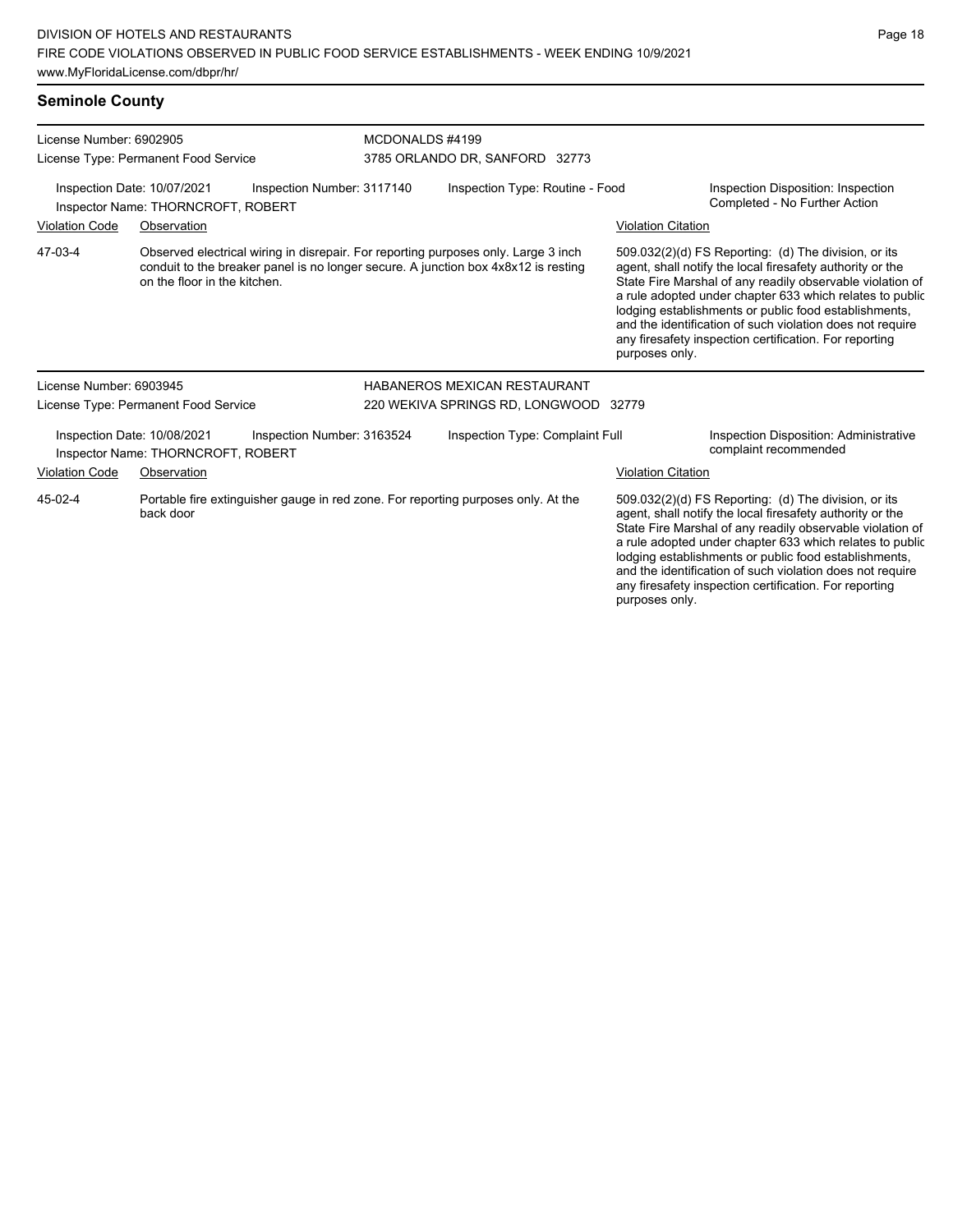#### **St. Johns County**

License Number: 6501026 License Type: Permanent Food Service SCHMAGEL'S BAGELS 69 HYPOLITA ST, SAINT AUGUSTINE 32084 Inspection Date: 10/08/2021 Inspection Number: 3098235 Inspection Type: Routine - Food Inspection Disposition: Call Back -<br>Inspector Name: HARTMANN\_MICHELLE Inspector Name: HARTMANN, MICHELLE Violation Code Observation Violation Citation

- From initial inspection : Use of cooking equipment producing grease laden vapors/smoke with no hood suppression system installed. Notified Fire AHJ. For reporting purposes only. 45-04-4

Establishment uses griddle to fry bacon and make eggs on. - From follow-up inspection 2021-10-08: No change. \*\*Time Extended\*\*

509.032(2)(d) FS Reporting: (d) The division, or its agent, shall notify the local firesafety authority or the State Fire Marshal of any readily observable violation of a rule adopted under chapter 633 which relates to public lodging establishments or public food establishments, and the identification of such violation does not require any firesafety inspection certification. For reporting purposes only.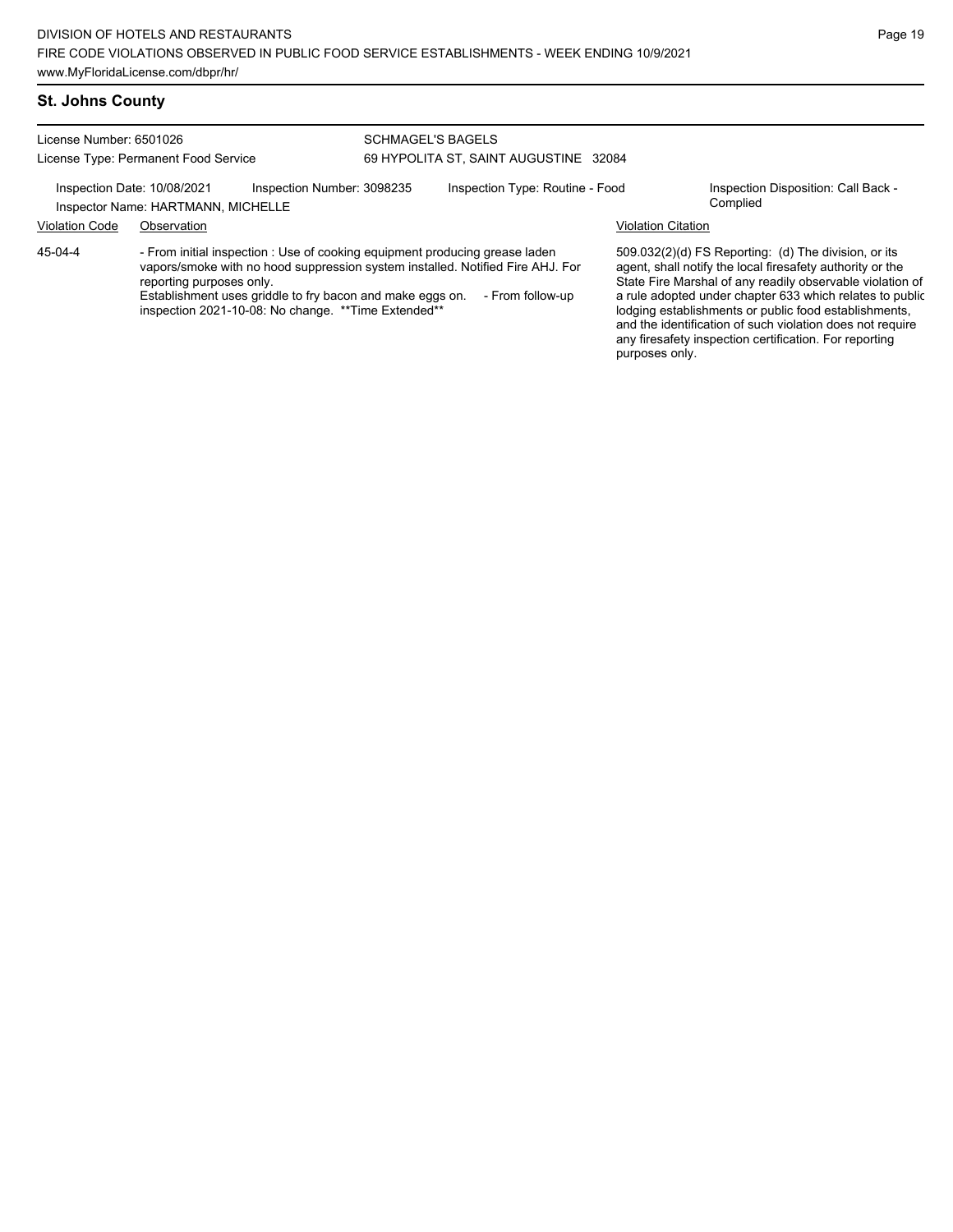| License Number: 6603195<br>License Type: Permanent Food Service |                                                              |                                                                          | THE ISLAND KITCHEN<br>2010 ORANGE AVE, FORT PIERCE 34950 |                                                                                     |                           |                                                                                                                                                                                |
|-----------------------------------------------------------------|--------------------------------------------------------------|--------------------------------------------------------------------------|----------------------------------------------------------|-------------------------------------------------------------------------------------|---------------------------|--------------------------------------------------------------------------------------------------------------------------------------------------------------------------------|
|                                                                 | Inspection Date: 10/07/2021<br>Inspector Name: DAVIS, DIANNA | Inspection Number: 3143636                                               |                                                          | Inspection Type: Routine - Food                                                     |                           | Inspection Disposition: Administrative<br>complaint recommended                                                                                                                |
| <b>Violation Code</b>                                           | Observation                                                  |                                                                          |                                                          |                                                                                     | <b>Violation Citation</b> |                                                                                                                                                                                |
| 48-04-4                                                         |                                                              | of the building. For reporting purposes only. Tank in water heater room. |                                                          | Propane tank (larger than 2.7 lb. water capacity/1 lb. gas capacity) located inside |                           | 509.032(2)(d) FS Reporting: (d) The division, or its<br>agent, shall notify the local firesafety authority or the<br>State Fire Marshal of any readily observable violation of |

a rule adopted under chapter 633 which relates to public lodging establishments or public food establishments, and the identification of such violation does not require any firesafety inspection certification. For reporting purposes only.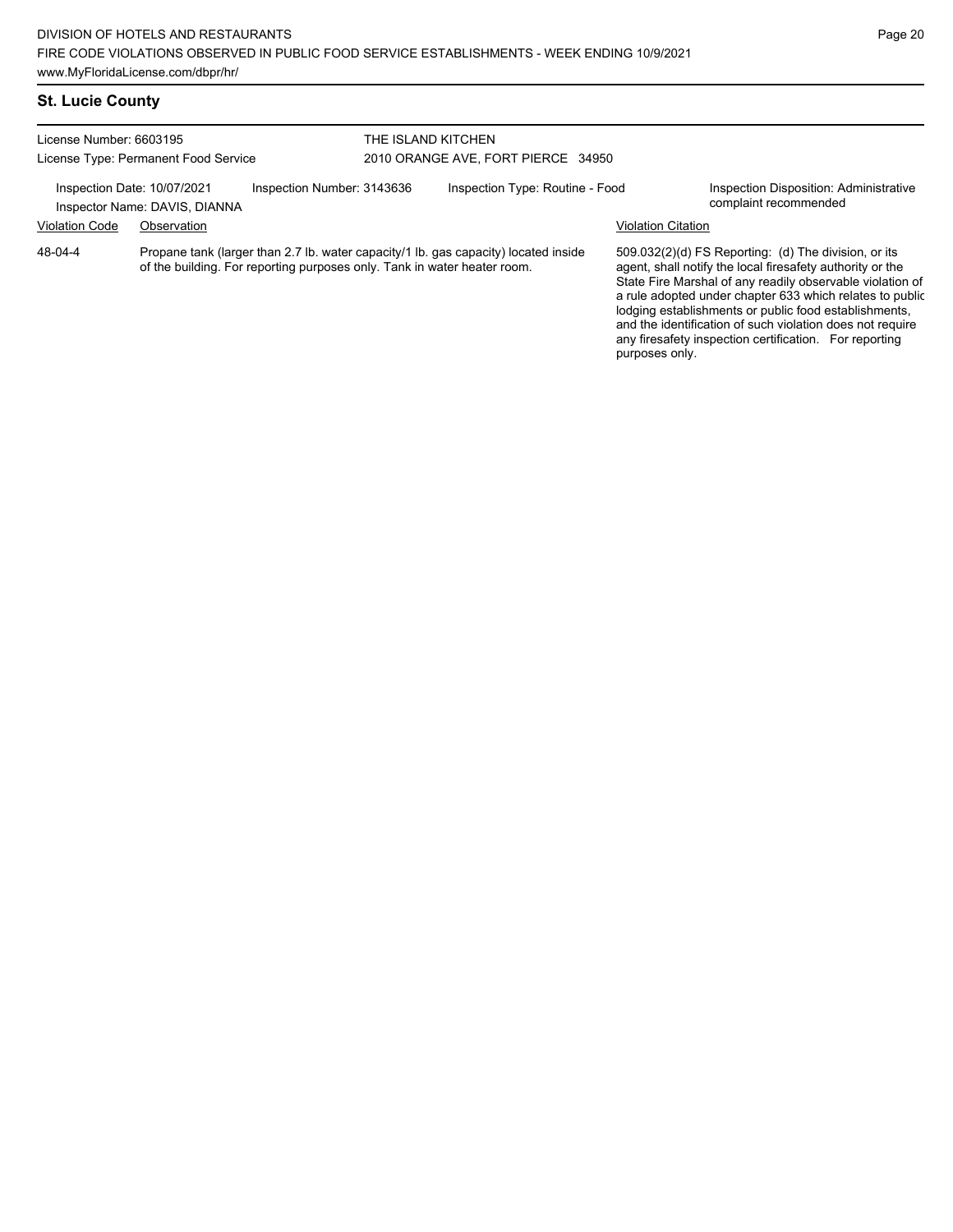| <b>Volusia County</b>                                                                           |                                                                             |                                                                        |                                 |                                                                                                                   |                                                                                                                                                                                                                                                                                                                                                                                                                                                                                                          |                                                                                                                                                                                                                                                                                                                                                                                                                            |  |  |
|-------------------------------------------------------------------------------------------------|-----------------------------------------------------------------------------|------------------------------------------------------------------------|---------------------------------|-------------------------------------------------------------------------------------------------------------------|----------------------------------------------------------------------------------------------------------------------------------------------------------------------------------------------------------------------------------------------------------------------------------------------------------------------------------------------------------------------------------------------------------------------------------------------------------------------------------------------------------|----------------------------------------------------------------------------------------------------------------------------------------------------------------------------------------------------------------------------------------------------------------------------------------------------------------------------------------------------------------------------------------------------------------------------|--|--|
| License Number: 7407570<br>License Type: Permanent Food Service                                 |                                                                             |                                                                        |                                 | THE CITY OF DAYTONA BEACH (CONCESSION 2 SOUTHWEST)<br>3917 LPGA BLVD, DAYTONA BEACH 32124                         |                                                                                                                                                                                                                                                                                                                                                                                                                                                                                                          |                                                                                                                                                                                                                                                                                                                                                                                                                            |  |  |
| Inspection Date: 10/04/2021<br>Inspection Number: 3084963<br>Inspector Name: BRANNER, LISELOTTE |                                                                             |                                                                        |                                 | Inspection Type: Food-Licensing Inspection<br>Inspection Disposition: Inspection<br>Completed - No Further Action |                                                                                                                                                                                                                                                                                                                                                                                                                                                                                                          |                                                                                                                                                                                                                                                                                                                                                                                                                            |  |  |
| <b>Violation Code</b>                                                                           | Observation                                                                 |                                                                        |                                 |                                                                                                                   | <b>Violation Citation</b>                                                                                                                                                                                                                                                                                                                                                                                                                                                                                |                                                                                                                                                                                                                                                                                                                                                                                                                            |  |  |
| 48-01-5                                                                                         | For reporting purposes only.<br>Electric boiler - fl81484<br>Viewed invoice |                                                                        |                                 | No current insurance inspector boiler report or boiler certificate available for boiler.                          | 61C-1.004(10) FAC Reporting: (10) Heating and<br>ventilation - The heating and ventilation system shall be<br>kept in good repair or be installed to maintain a<br>minimum of 68 degrees Fahrenheit throughout the<br>building. The insurance inspectors boiler report is<br>required annually for power boilers and high<br>pressure/high temperature boilers and biannually for low<br>pressure steam or vapor heating boilers and shall be<br>posted in the boiler room. For reporting purposes only. |                                                                                                                                                                                                                                                                                                                                                                                                                            |  |  |
| License Number: 7405384                                                                         |                                                                             |                                                                        |                                 | CHASES ON THE BEACH                                                                                               |                                                                                                                                                                                                                                                                                                                                                                                                                                                                                                          |                                                                                                                                                                                                                                                                                                                                                                                                                            |  |  |
|                                                                                                 | License Type: Permanent Food Service                                        |                                                                        |                                 | 3401 S ATLANTIC AVE, NEW SMYRNA BEACH 32169                                                                       |                                                                                                                                                                                                                                                                                                                                                                                                                                                                                                          |                                                                                                                                                                                                                                                                                                                                                                                                                            |  |  |
|                                                                                                 | Inspection Date: 10/05/2021<br>Inspector Name: PICHARDO, RENEE              | Inspection Number: 3110800                                             | Inspection Type: Routine - Food |                                                                                                                   | Inspection Disposition: Warning<br><b>Issued</b>                                                                                                                                                                                                                                                                                                                                                                                                                                                         |                                                                                                                                                                                                                                                                                                                                                                                                                            |  |  |
| <b>Violation Code</b>                                                                           | Observation                                                                 |                                                                        | <b>Violation Citation</b>       |                                                                                                                   |                                                                                                                                                                                                                                                                                                                                                                                                                                                                                                          |                                                                                                                                                                                                                                                                                                                                                                                                                            |  |  |
| 45-02-4                                                                                         | near handsink                                                               |                                                                        |                                 | Portable fire extinguisher gauge in red zone. For reporting purposes only. Main bar                               | 509.032(2)(d) FS Reporting: (d) The division, or its<br>agent, shall notify the local firesafety authority or the<br>State Fire Marshal of any readily observable violation of<br>a rule adopted under chapter 633 which relates to public<br>lodging establishments or public food establishments,<br>and the identification of such violation does not require<br>any firesafety inspection certification. For reporting<br>purposes only.                                                             |                                                                                                                                                                                                                                                                                                                                                                                                                            |  |  |
| License Number: 7407439                                                                         |                                                                             |                                                                        | <b>WAKE UP NORTH</b>            |                                                                                                                   |                                                                                                                                                                                                                                                                                                                                                                                                                                                                                                          |                                                                                                                                                                                                                                                                                                                                                                                                                            |  |  |
|                                                                                                 | License Type: Permanent Food Service                                        |                                                                        |                                 | 306 NORTH CAUSEWAY, NEW SMYRNA BEACH 32169                                                                        |                                                                                                                                                                                                                                                                                                                                                                                                                                                                                                          |                                                                                                                                                                                                                                                                                                                                                                                                                            |  |  |
|                                                                                                 | Inspection Date: 10/06/2021<br>Inspector Name: PICHARDO, RENEE              | Inspection Number: 3102590                                             |                                 | Inspection Type: Routine - Food                                                                                   |                                                                                                                                                                                                                                                                                                                                                                                                                                                                                                          | Inspection Disposition: Call Back -<br>Complied                                                                                                                                                                                                                                                                                                                                                                            |  |  |
| <b>Violation Code</b>                                                                           | Observation                                                                 |                                                                        |                                 |                                                                                                                   | <b>Violation Citation</b>                                                                                                                                                                                                                                                                                                                                                                                                                                                                                |                                                                                                                                                                                                                                                                                                                                                                                                                            |  |  |
| 45-02-4                                                                                         | 2021-10-06: ** Time Extended**                                              | reporting purposes only. Next to back door - From follow-up inspection |                                 | - From initial inspection : Portable fire extinguisher gauge in red zone. For                                     | 509.032(2)(d) FS Reporting: (d) The division, or its<br>agent, shall notify the local firesafety authority or the<br>State Fire Marshal of any readily observable violation of<br>a rule adopted under chapter 633 which relates to public<br>lodging establishments or public food establishments,<br>and the identification of such violation does not require<br>any firesafety inspection certification. For reporting<br>purposes only.                                                             |                                                                                                                                                                                                                                                                                                                                                                                                                            |  |  |
| 45-02-4                                                                                         | back door                                                                   |                                                                        |                                 | Portable fire extinguisher gauge in red zone. For reporting purposes only. Next to                                |                                                                                                                                                                                                                                                                                                                                                                                                                                                                                                          | 509.032(2)(d) FS Reporting: (d) The division, or its<br>agent, shall notify the local firesafety authority or the<br>State Fire Marshal of any readily observable violation of<br>a rule adopted under chapter 633 which relates to public<br>lodging establishments or public food establishments,<br>and the identification of such violation does not require<br>any firesafety inspection certification. For reporting |  |  |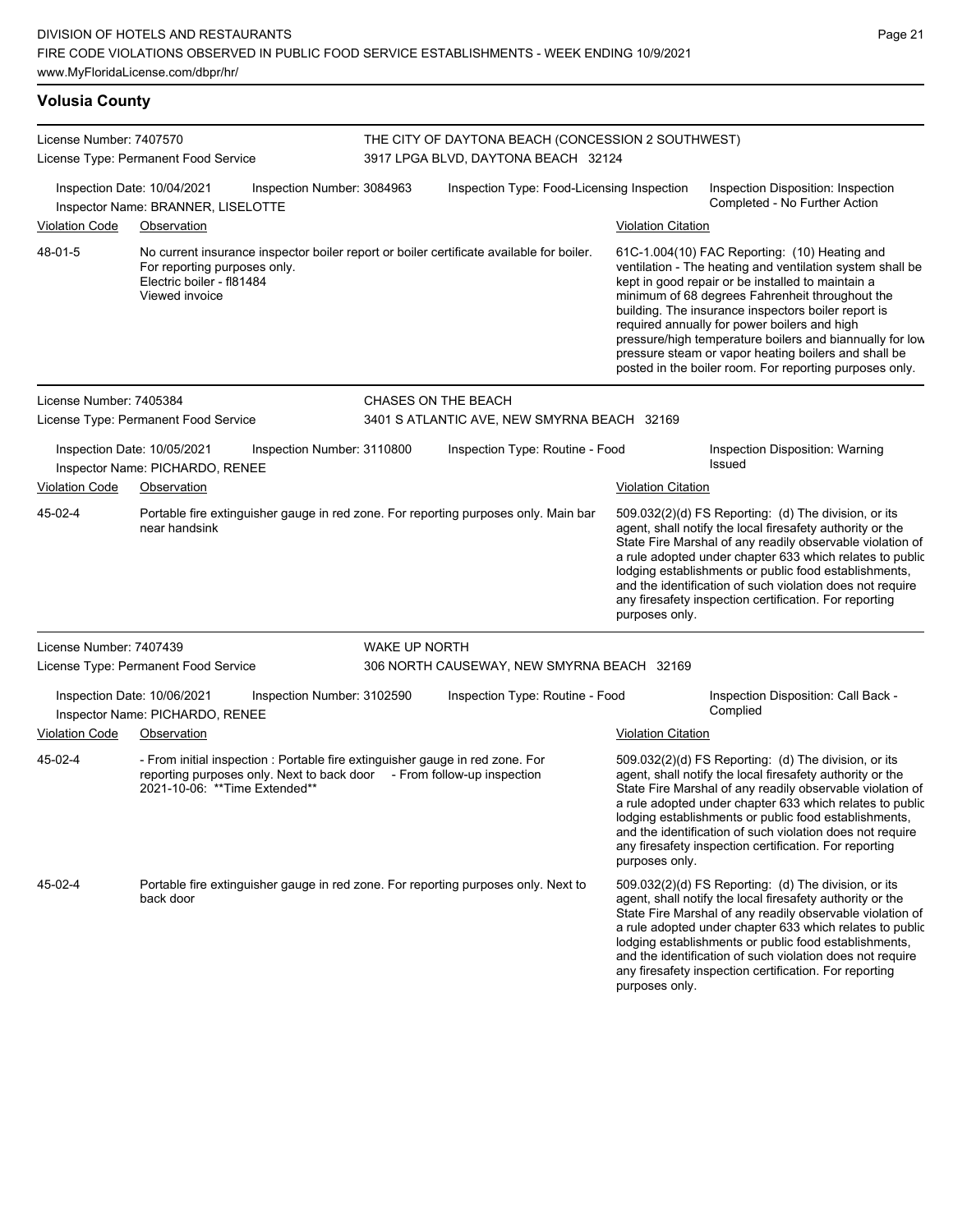# **Volusia County**

| License Number: 7450866<br>License Type: Mobile Food Dispensing Vehicle                   |             |  | SWEET & SALAO BY CHEF CARMEN<br>923 S VOLUSIA AVE, VIN 1277, ORANGE CITY 32763 |                                            |                           |                                                                                                                                                                                                                                                                                                                                                                                                                            |
|-------------------------------------------------------------------------------------------|-------------|--|--------------------------------------------------------------------------------|--------------------------------------------|---------------------------|----------------------------------------------------------------------------------------------------------------------------------------------------------------------------------------------------------------------------------------------------------------------------------------------------------------------------------------------------------------------------------------------------------------------------|
| Inspection Number: 1244419<br>Inspection Date: 10/06/2021<br>Inspector Name: ANGEL, TERRY |             |  |                                                                                | Inspection Type: Food-Licensing Inspection |                           | Inspection Disposition: Inspection<br>Completed - No Further Action                                                                                                                                                                                                                                                                                                                                                        |
| <b>Violation Code</b>                                                                     | Observation |  |                                                                                |                                            | <b>Violation Citation</b> |                                                                                                                                                                                                                                                                                                                                                                                                                            |
| No portable fire extinguisher present. For reporting purposes only.<br>45-01-4            |             |  |                                                                                |                                            |                           | 509.032(2)(d) FS Reporting: (d) The division, or its<br>agent, shall notify the local firesafety authority or the<br>State Fire Marshal of any readily observable violation of<br>a rule adopted under chapter 633 which relates to public<br>lodging establishments or public food establishments,<br>and the identification of such violation does not require<br>any firesafety inspection certification. For reporting |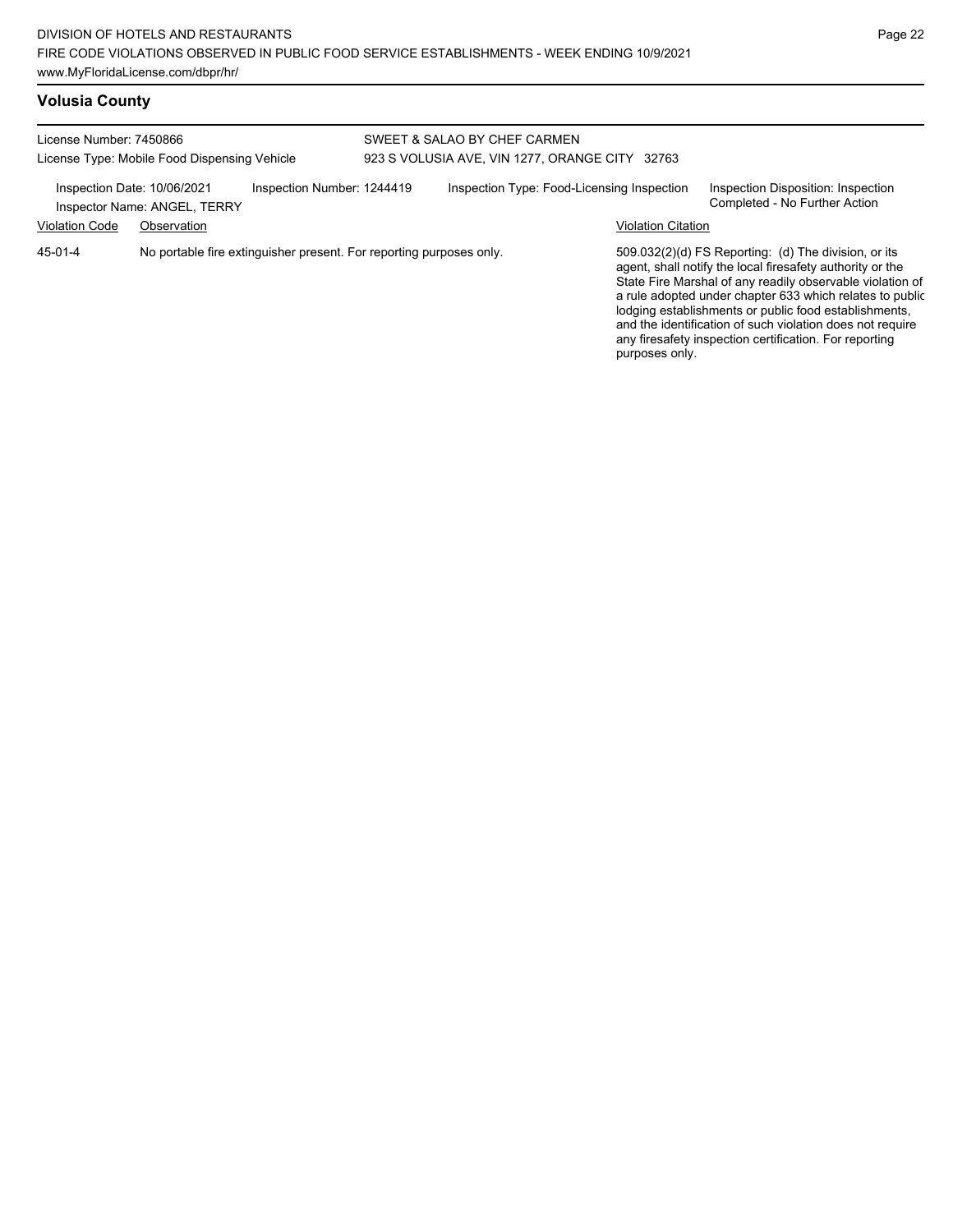License Number: 7602071 License Type: Permanent Food Service 4C BBQ 1045 US HWY 331 S, DEFUNIAK SPRINGS 32435 Inspection Date: 10/06/2021 Inspection Number: 3116288 Inspection Type: Routine - Food Inspection Disposition: Inspection<br>Inspector Name: SHANKLIN CYNTHIA Inspector Name: SHANKLIN, CYNTHIA Violation Code Observation Violation Citation Portable fire extinguisher gauge in red zone. For reporting purposes only. Fire extinguisher gauge in the red zone near door leading into the kitchen. 45-02-4

509.032(2)(d) FS Reporting: (d) The division, or its agent, shall notify the local firesafety authority or the State Fire Marshal of any readily observable violation of a rule adopted under chapter 633 which relates to public lodging establishments or public food establishments, and the identification of such violation does not require any firesafety inspection certification. For reporting purposes only.